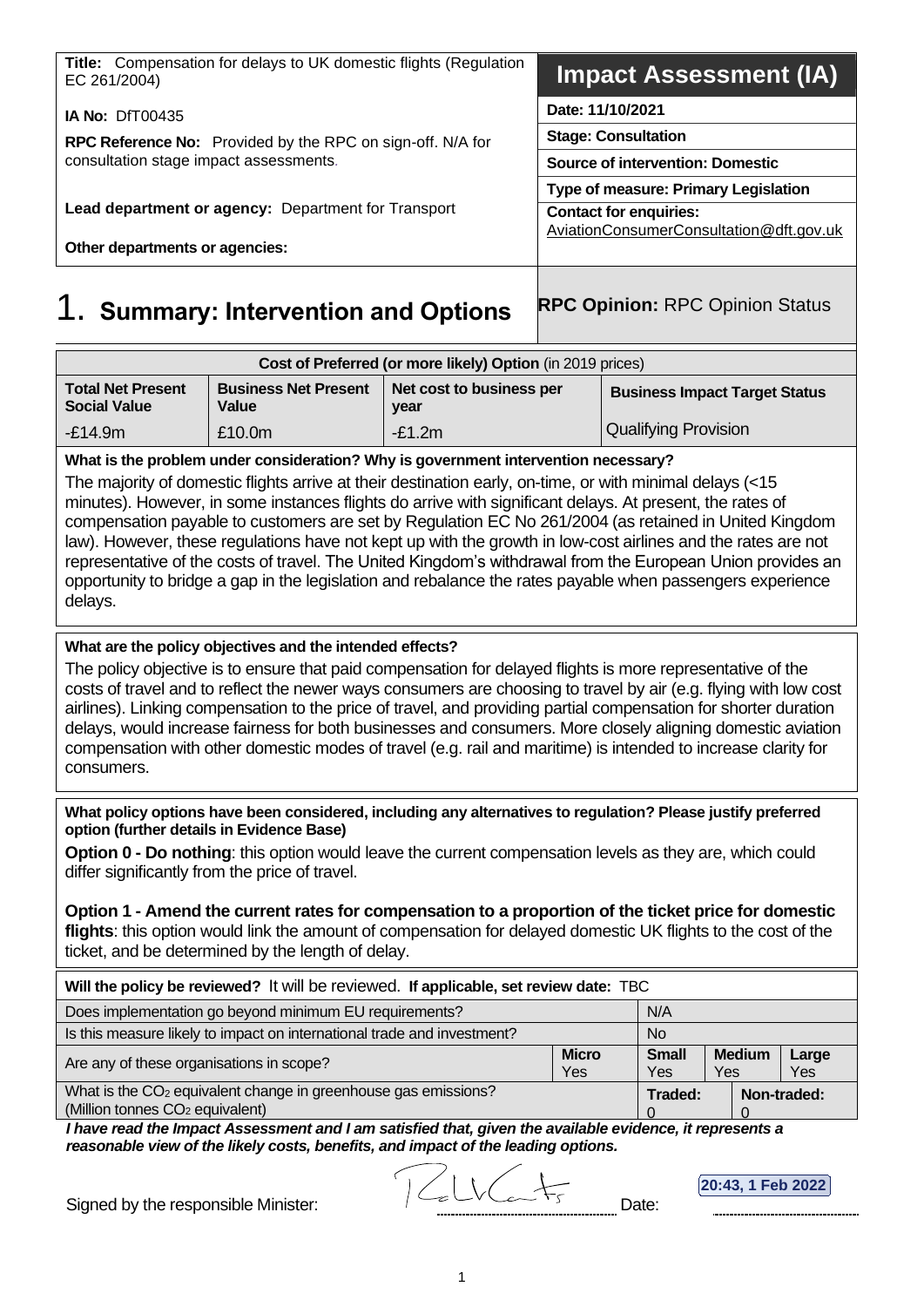# 2. **Summary: Analysis & Evidence** Policy Option 1

#### **Description:**

#### **FULL ECONOMIC ASSESSMENT**

| <b>Price Base</b><br><b>PV Base</b>                                    |                  |  | <b>Time Period</b>                          |       |                   | Net Benefit (Present Value (PV)) (£m)                           |                                      |  |
|------------------------------------------------------------------------|------------------|--|---------------------------------------------|-------|-------------------|-----------------------------------------------------------------|--------------------------------------|--|
| <b>Year 2021</b>                                                       | <b>Year 2022</b> |  | Years 10                                    |       | <b>Low: -10.3</b> | <b>High: -23.8</b>                                              | <b>Best Estimate: -17.0</b>          |  |
| COSTS (£m)                                                             |                  |  | <b>Total Transition</b><br>(Constant Price) | Years |                   | <b>Average Annual</b><br>(excl. Transition) (Constant<br>Price) | <b>Total Cost</b><br>(Present Value) |  |
| Low                                                                    |                  |  | 0.1                                         |       |                   | 12.9                                                            | 110.7                                |  |
| High                                                                   |                  |  | 0.1                                         | 1     |                   | 17.8                                                            | 152.5                                |  |
| <b>Best Estimate</b>                                                   |                  |  | 0.1                                         |       |                   | 15.4                                                            | 131.6                                |  |
| Description and scale of key monetised costs by 'main affected groups' |                  |  |                                             |       |                   |                                                                 |                                      |  |

#### **Description and scale of key monetised costs by 'main affected groups'**

**Businesses** 

Average annual cost of compensation for flights delayed by 1-2 hours (£3.2 million), annual average cost of compensation for flights delayed by 2-3 hours (£2.2 million)

Average annual cost of processing compensation claims (£1.2 million)

One-off transition costs associated with familiarisation with the new legislation (£0.1 million) and additional one-off costs associated with changing customer facing materials (£0.01 million)

#### **Consumers**

Average annual cost of applying for compensation (£0.8 million)

Average annual reduction in compensation payments for flights delayed by more than 3 hours (£7.9 million)

#### **Other key non-monetised costs by 'main affected groups'**

#### **Businesses**

We have not been able to quantify the impact on businesses of consumers mistakenly applying for compensation for flights which were not sufficiently delayed or were not delayed for a valid reason. Although compensation would not be paid to consumers in such instances, businesses still incur costs associated with processing these claims.

| <b>BENEFITS (£m)</b> | <b>Total Transition</b><br>(Constant Price)<br>Years |  | <b>Average Annual</b><br>(excl. Transition) (Constant<br>Price) | <b>Total Benefit</b><br>(Present Value) |
|----------------------|------------------------------------------------------|--|-----------------------------------------------------------------|-----------------------------------------|
| Low                  | 0.0                                                  |  | 11.7                                                            | 100.4                                   |
| High                 | 0.0                                                  |  | 15.0                                                            | 128.7                                   |
| <b>Best Estimate</b> | 0.0                                                  |  | 13.4                                                            | 114.6                                   |

#### **Description and scale of key monetised benefits by 'main affected groups'**

#### **Businesses**

Reduction in average annual compensation payments for flights delayed by more than 3 hours (7.9 million)

#### **Consumers**

Average annual compensation payments for flights delayed by 1-2 hours (£3.2 million), average annual compensation payments for flights delayed by 2-3 hours (£2.2 million)

| Other key non-monetised benefits by 'main affected groups'<br>N/A                                                |               |     |
|------------------------------------------------------------------------------------------------------------------|---------------|-----|
| Key assumptions/sensitivities/risks<br>$- - - -$                                                                 | Discount rate | 3.5 |
| THE REPORT OF RELEASED FOR THE REPORT OF RELEASED FOR THE REPORT OF THE RELEASED OF RELEASED FOR THE RELEASED OF |               |     |

There are a number of key assumptions impacting upon this analysis. Most notably regarding the proportions of passengers choosing to make a compensation at present, and following the introduction of the proposed policy.

#### **BUSINESS ASSESSMENT (Option 1)**

| Direct impact on business (Equivalent Annual) £m: |                      |                  | Score for Business Impact Target (qualifying |
|---------------------------------------------------|----------------------|------------------|----------------------------------------------|
| Costs: 6.6                                        | <b>Benefits: 7.9</b> | <b>Net: -1.3</b> | provisions only) £m:                         |
|                                                   |                      |                  | $-5.8$                                       |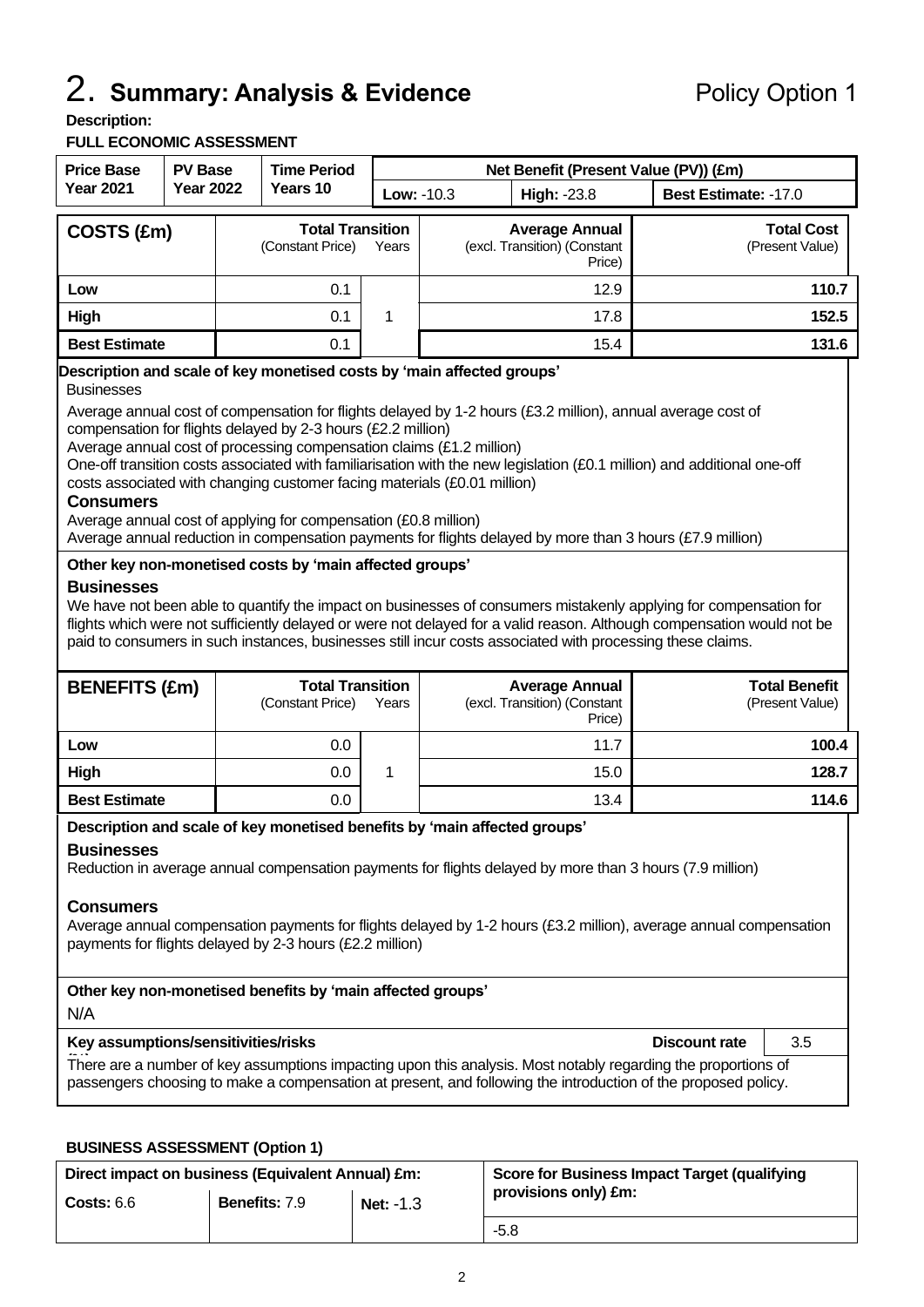# Contents

| 5.0 |  |
|-----|--|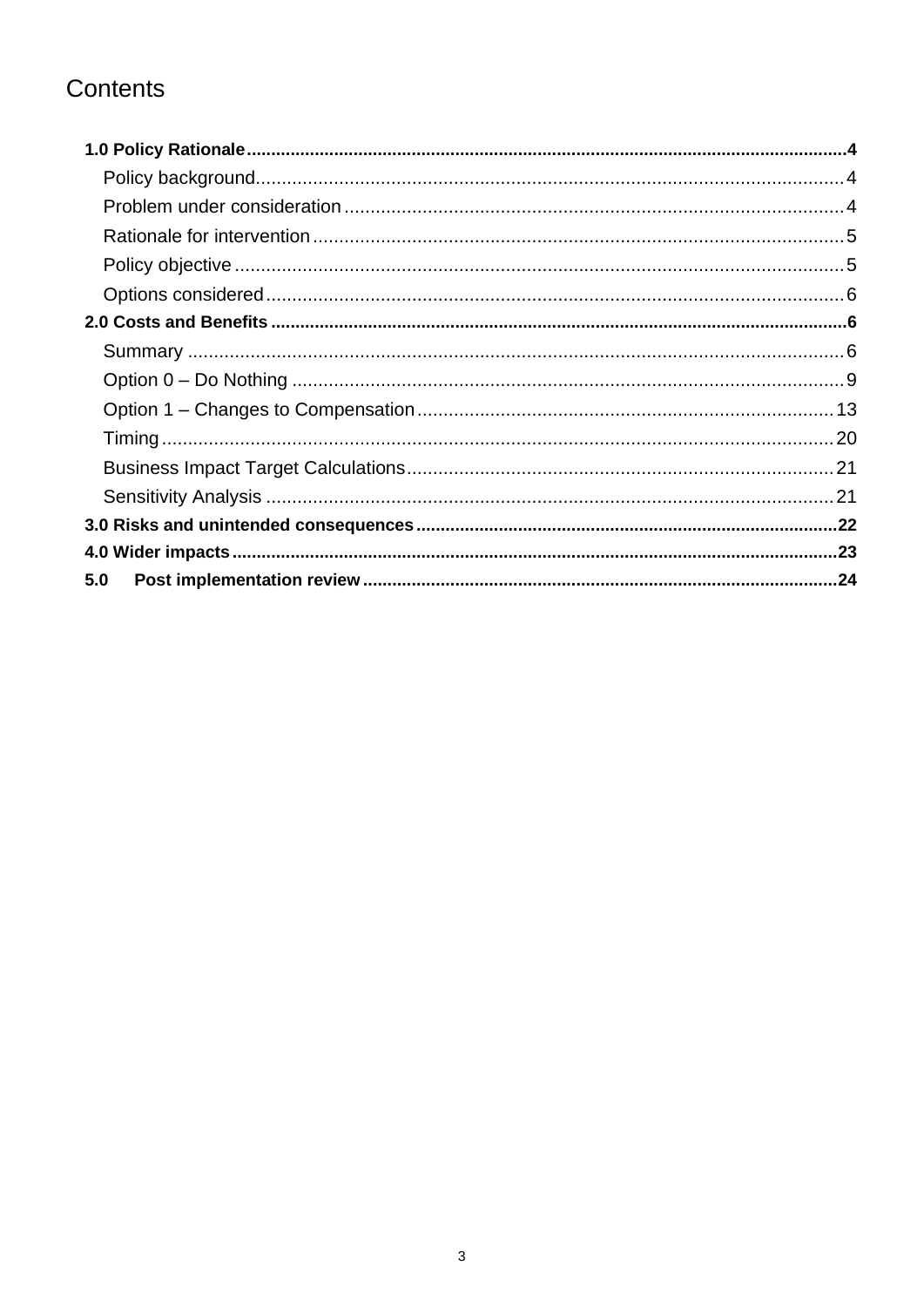# <span id="page-3-0"></span>**1.0 Policy Rationale**

# <span id="page-3-1"></span>**Policy background**

- 1. The Global Travel Taskforce committed in its report 'The safe return of international travel'<sup>1</sup> to consulting on stronger and more modern tools to help protect consumers whilst travelling by air. The Department for Transport (DfT) is consulting on a range of issues to help improve air passenger protections and best practice from industry becomes commonplace.
- 2. The rules on compensation for flight cancellations and delays are set out in Regulation (EC) No 261/2004 as retained in United Kingdom (UK) law following the UK's withdrawal from the European Union (EU). This regulation applies for passengers departing from a UK airport; departing from another country arriving in an airport in the UK, if the airline is a UK or EU carrier; or departing from another country arriving in an airport in the EU, if the airline is a UK carrier.
- 3. In the event of cancellation by the airline, the consumer is entitled to a full refund or to be rerouted under comparable transport conditions to their final destination. In addition, for cancellations by the airline and for delays resulting in the passenger arriving more than three hours after the original arrival time, passengers are in some circumstances entitled to compensation for the inconvenience of the delay or cancellation. The Regulations provide set rates depending on the distance of the flight, for all consumers, regardless of ticket price, to compensate for inconvenience.
- 4. Where a flight is cancelled or delayed by more than three hours, passengers are currently entitled, in some circumstances, to compensation of £220 for flights of 1,500km or less, £350 for flights between 1,500km and 3,500km or £520 for flights not falling under the first two categories.

# <span id="page-3-2"></span>**Problem under consideration**

- 5. The current compensation regime was brought into effect before the growth in low-cost airlines and the current set levels of compensation can often exceed the cost of a ticket many times over. Discussions with industry during stakeholder engagement sessions highlighted calls from airlines for compensation rates to be amended to be more representative of the cost of travel. Low cost airlines have told DfT that the impact of the compensation on their turnover is far more material than it is for standard airlines, indicating verbally it can reach a value equivalent to 3% of their turnover. Unfortunately, they have not shared any evidence to prove this claim because of commercial sensitivities but we expect a cap of the compensation to the ticket price to be very welcome across all airlines and particularly the low-cost section. We welcome evidence to enable us to assess the scale of the problem as part of the consultation process.
- 6. In addition, the current compensation regime provides limited recourse for passengers who are delayed by less than three hours. Passengers on flights of less than 1,500km which are delayed at arrival by more than 3 hours are in some circumstances entitled to compensation. However, passengers on flights which are delayed by less than three hours are not entitled to compensation.
- 7. Combined, this creates a situation in which some passengers are overcompensated for the inconvenience caused to them by a delay. This creates an unfair situation for businesses, who are required to pay passengers compensation in excess of the value of the ticket they have sold. On the other hand, the current regime could be seen to undercompensate some passengers,

<sup>&</sup>lt;sup>1</sup> https://assets.publishing.service.gov.uk/government/uploads/system/uploads/attachment\_data/file/977446/Report-of-the-Global-Travel-Taskforce-accessible.pdf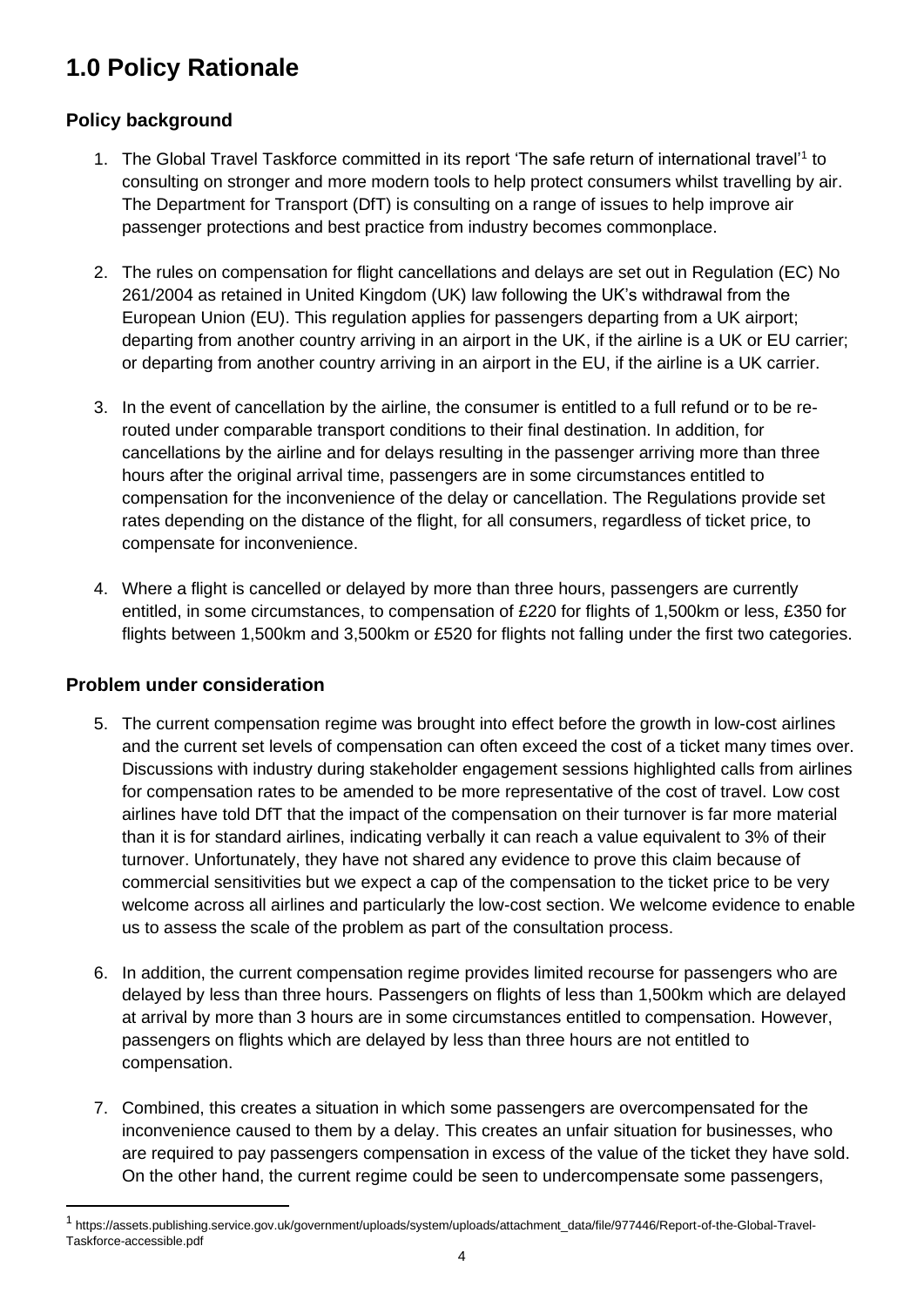who have been inconvenienced by a delay, but who do not meet the current threshold for compensation.

# <span id="page-4-0"></span>**Rationale for intervention**

- 8. The main rationale for intervention is to correct a gap in the current regulations that were brought in when the UK was a member of the European Union (EU) and prior to significant changes to the composition of the aviation market. These regulations have subsequently not kept up with these changes, leading to an unfair situation for consumers and businesses alike. The proposed policy is therefore required to bridge this gap in the legislation.
- 9. The proposed policy intends to make changes to legislation that was retained from the EU. The proposed policy intervention is an opportunity created by the UK's withdrawal from the EU, as it would make changes to UK domestic flight delay compensation that is more in line with other modes of domestic transport, and create more fairness for consumers and industry.
- 10. The key motivation for addressing the current compensation regime is to rebalance the compensation rates paid for delays to flights so that they are proportionate to the costs incurred by passengers and the inconvenience caused to them by delays. At present, the compensation rates, in some instances, provide passengers with compensation far in excess of the amount they have paid for their ticket, thereby causing an undue burden on businesses.
- 11. The amounts of compensation for delay are set out in Regulation EC No. 261/2004 (as retained in UK law) and cannot be amended through market forces, innovation or stakeholder led change. Therefore, government intervention is required to make any changes to compensation.
- 12. In addition to reducing an undue burden on businesses in some circumstances, the proposed policy would also increase fairness for passengers who would not currently receive any compensation, but who have been inconvenienced by a significant delay to their arrival time. Delays of 1-2 or 2-3 hours impose a negative externality on passengers on those flights. Their future travel plans may be impacted by the delay and they are forced to spend time awaiting arrival which could otherwise be spent on work or leisure activities.
- 13. At present, provided a flight arrives within three hours of its scheduled arrival time, many of the incentives ensuring that flights arrive in a timely manner are indirect. If an airline's flights are consistently delayed, it is likely that they will face some reputational damage, which could lead to lower consumer confidence, sales and profitability. The proposed policy would further incentivise airlines to reduce the externality imposed on passengers by delays of between one and three hours.
- 14. The proposed compensation regime would therefore increase fairness for passengers who have been delayed and rectify the current situation.

# <span id="page-4-1"></span>**Policy objective**

- 15. The policy objective is to ensure that paid compensation is more representative of the costs of travel and to reflect the newer ways consumers choose to travel by air (e.g. flying with low cost airlines).
- 16. Linking compensation to the price of travel, and providing partial compensation for shorter duration delays, will increase fairness for both businesses and consumers. Aligning domestic aviation compensation with other domestic modes of travel (rail and maritime) is intended to increase clarity for consumers.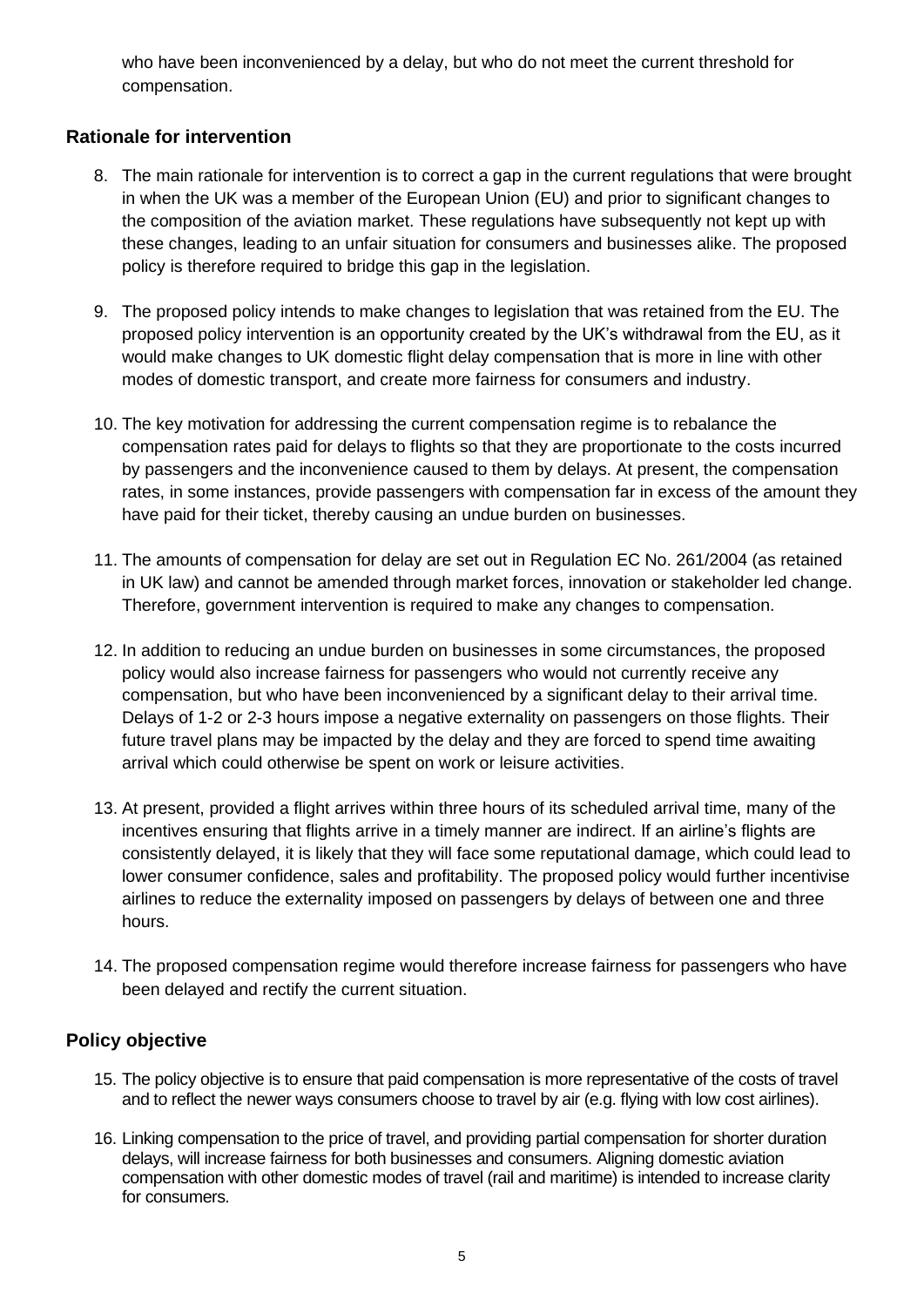17. Due to international conventions the proposed reform would not be possible to take forward at this time for international flights.

# <span id="page-5-0"></span>**Options considered**

- 18. **Option 0 – Do Nothing**. This option would leave the current compensation levels as they are. For domestic flights, this option entitles passengers who are delayed by more than 3 hours in specific circumstances to compensation of £220. Passengers who are delayed by less than three hours are not entitled to any compensation.
- 19. **Option 1 – Proposal to amend the current rates for compensation to a proportion of the ticket price for domestic flights.** This option would provide a more gradual compensation regime. For example, passengers who delayed by more than 1 hour, but less than 2 hours would receive compensation worth 25% of the value of their ticket. Passengers who are delayed by more than 2 hours, but less than 3 hours would be eligible to claim compensation worth 50% of the value of their ticket. Passengers who are delayed by more than 3 hours would be eligible to claim compensation worth 100% of the value of their ticket. This proposed option would mean that more consumers are entitled to compensation, but the average value of this compensation is likely to be lower than is currently the case. This is the preferred option.
- 20. The preferred option has been devised by considering the analogous compensation regimes within the maritime and rail sectors and proposing a system which would be fair within the aviation context. The precise trigger points (i.e. what length delay triggers compensation) and compensation amounts are the subject of a question within the main consultation.

# <span id="page-5-1"></span>**2.0 Costs and Benefits**

# <span id="page-5-2"></span>**Summary**

21. To estimate the impacts of the proposed policy, we have estimated the ongoing costs and benefits of a continuation of the current compensation regime (Option 0) and compared these with the estimated costs and benefits associated with the proposed changes (Option 1). These costs and benefits are summarised below and described in detail in the following section of this document.

#### **Option 0 – Do Nothing**

*Monetised Costs (impacted party and impact type in parentheses)* 

- Compensation payments to passengers delayed by more than 3 hours (businesses; direct)
- Internal cost of processing (valid) compensation claims (businesses; direct)
- Costs of applying for compensation (consumers; direct)

#### *Unmonetised Costs*

• Costs of processing ineligible compensation claims (businesses; direct)

#### *Monetised Benefits*

• Compensation payments to passengers delayed by more than 3 hours (consumers; direct)

22. [Table 1](#page-6-0) provides a summary of the costs and benefits associated with the Do Nothing option.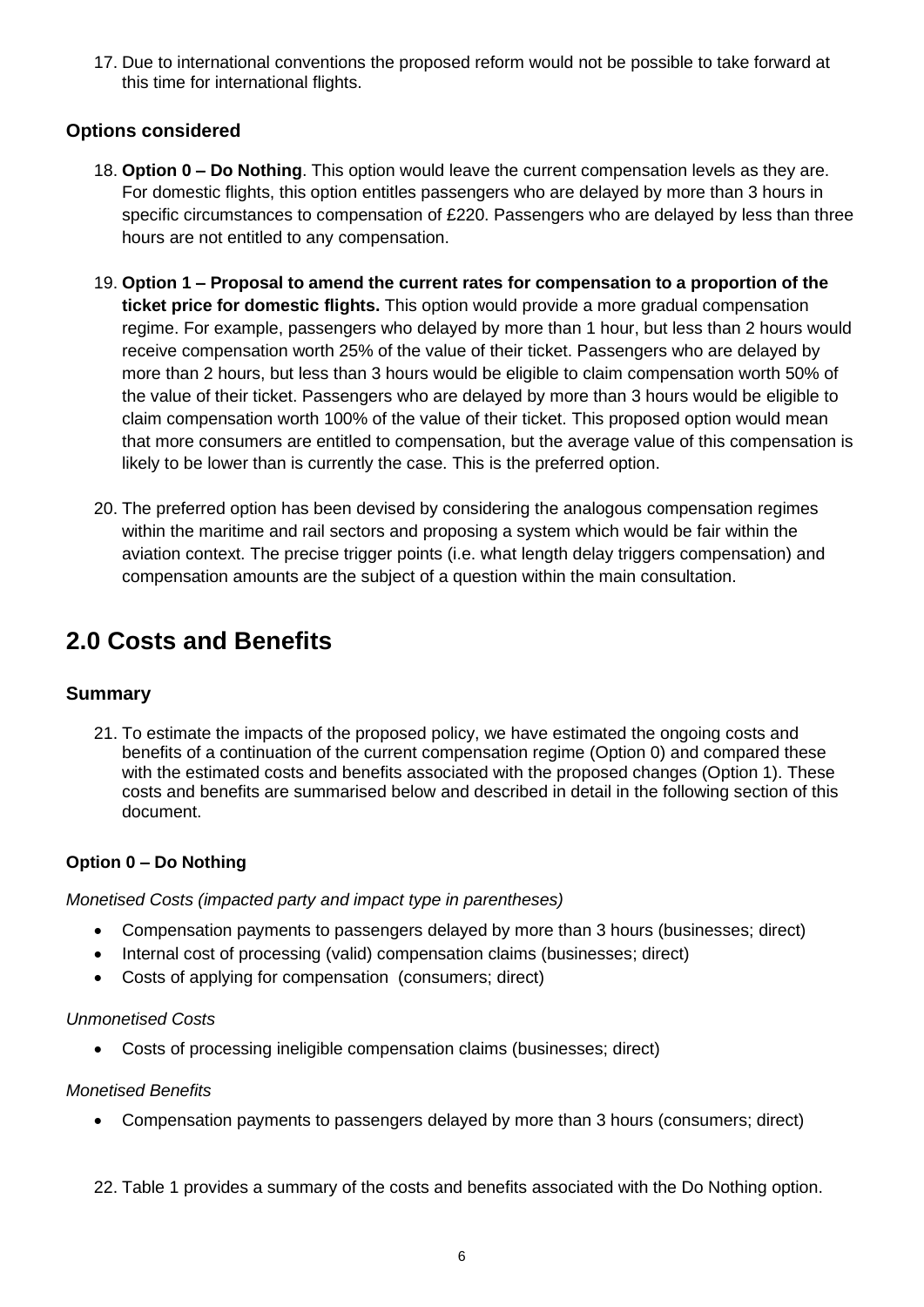# <span id="page-6-0"></span>*Table 1 Costs and benefits of Do-Nothing option*

| <b>Impact (Impacted</b><br>Party)                         | <b>Estimated costs / benefits</b> |
|-----------------------------------------------------------|-----------------------------------|
| <b>Costs</b>                                              |                                   |
| Compensation<br>payments to<br>consumers<br>(businesses)  | £10.6                             |
| Internal cost of<br>processing claims<br>(businesses)     | £0.2                              |
| Consumer costs of<br>claiming compensation<br>(consumers) | £0.2                              |
| <b>Total costs</b>                                        | £11.0                             |
| <b>Benefits</b>                                           |                                   |
| Compensation<br>payments to<br>consumers<br>(consumers)   | £10.6                             |
| <b>Total benefits</b>                                     | £10.6                             |

### **Option 1 – Do Something: Amend the current rates for compensation to a proportion of the ticket price for domestic flights**

# *Monetised Costs*

- Additional compensation payments to consumers delayed by 1-2 hours (businesses; direct)
- Additional compensation payments to consumers delayed by 2-3 hours (businesses; direct)
- Reduced compensation payments to consumers delayed by more than 3 hours (businesses; direct)
- Internal cost of processing (valid) compensation claims (businesses; direct)
- Costs of applying for compensation (consumers; direct)
- Familiarisation costs (transition costs faced by businesses; direct)
- Costs of changing consumer facing materials (transition costs faced by businesses; direct)

#### *Unmonetised Costs*

• Costs of processing ineligible compensation claims (businesses; direct)

#### *Monetised Benefits*

- Additional compensation payments to consumers delayed by 1-2 hours (consumers; direct)
- Additional compensation payments to consumers delayed by 2-3 hours (consumers; direct)
- Reduced compensation payments to consumers delayed by more than 3 hours (businesses; direct)

23.

[Table 2](#page-7-0) provides a summary of the costs and benefits associated with the proposed policy. **The estimates below represent the additional costs/benefits of Option 1, relative to the Option**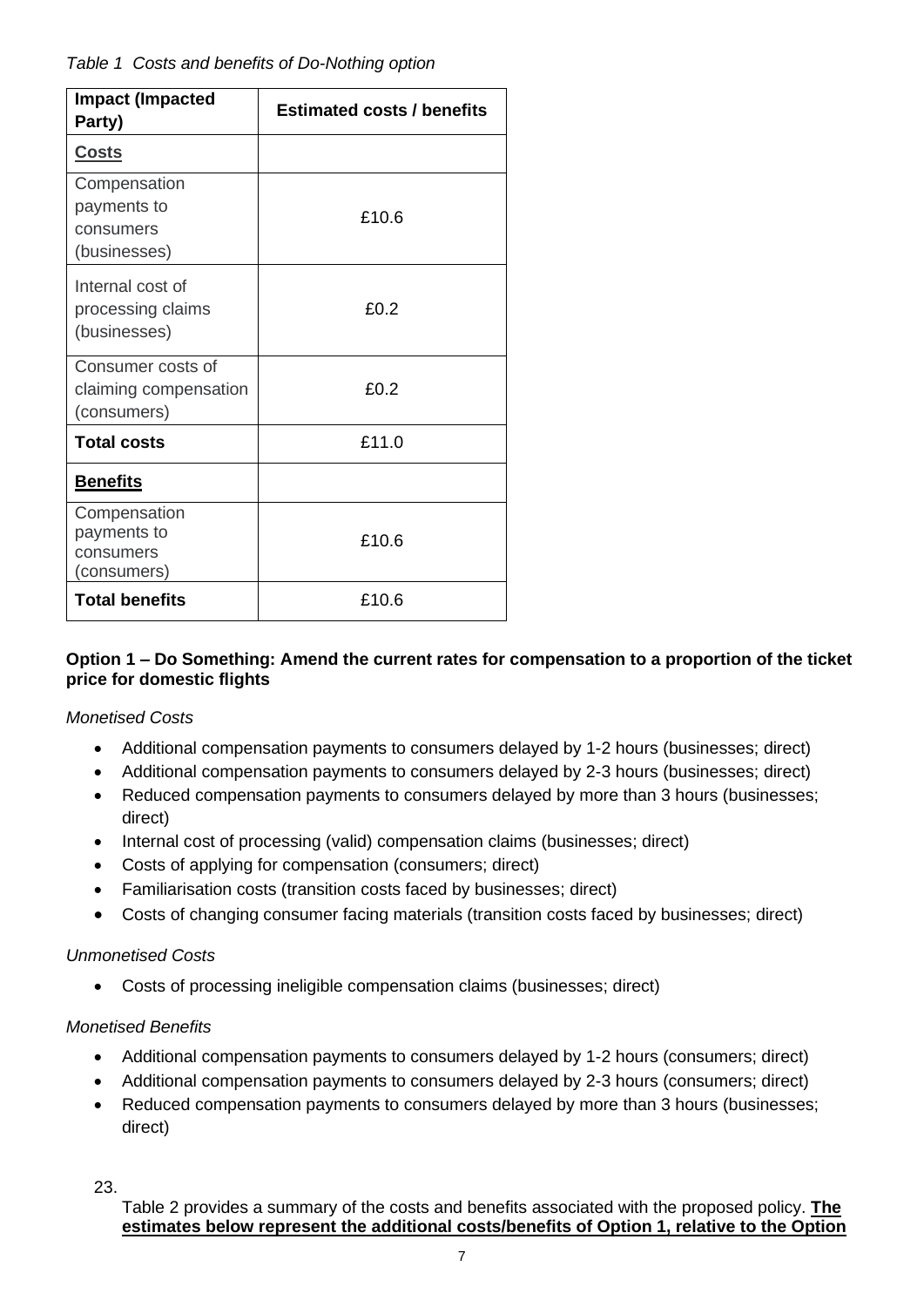**0 baseline.** In our analysis, we have assumed that the full impacts of Option 1 are not felt until the third year following the introduction of the policy, as consumers become increasingly aware of the new regulations. As a result, the estimated costs and benefits presented in the table below differ in the first two years of the policy compared with subsequent years. These dynamics are explained in full in the "Timings" section of this document.

<span id="page-7-0"></span>

|       | Table 2 Costs and benefits of Do-Something option compared with Do-Nothing option (£ millions per |  |
|-------|---------------------------------------------------------------------------------------------------|--|
| year) |                                                                                                   |  |

| Party)                                         |  |
|------------------------------------------------|--|
| annum)                                         |  |
| <b>Costs</b>                                   |  |
| Additional                                     |  |
| compensation                                   |  |
| £1.8<br>£2.6<br>£3.5<br>payments to            |  |
| consumers delayed by                           |  |
| 1-2 hours (businesses)                         |  |
| Additional                                     |  |
| compensation                                   |  |
| £1.2<br>£2.4<br>£1.8<br>payments to            |  |
| consumers delayed by                           |  |
| 2-3 hours (businesses)                         |  |
| Reduced                                        |  |
| compensation<br>£7.7<br>£7.8<br>£7.9           |  |
| payments to                                    |  |
| consumers                                      |  |
| Internal cost of                               |  |
| £0.6<br>£1.3<br>processing claims<br>£0.9      |  |
| (businesses)                                   |  |
|                                                |  |
| Consumer costs of                              |  |
| £0.4<br>£0.7<br>£0.9<br>claiming compensation  |  |
| (consumers)                                    |  |
| £0.1<br><b>Familiarisation costs</b>           |  |
| Changes to customer<br>£0.01                   |  |
| facing materials                               |  |
| £13.9<br>£16.0<br><b>Total costs</b><br>£11.7  |  |
| <b>Benefits</b>                                |  |
| Additional                                     |  |
| compensation<br>£1.8<br>£2.6<br>£3.5           |  |
| payments for delays of                         |  |
| 1-2 hours<br>Additional                        |  |
| compensation                                   |  |
| £1.2<br>£1.8<br>£2.4<br>payments for delays of |  |
| 2-3 hours                                      |  |
| Reduced                                        |  |
| compensation<br>£7.7<br>£7.9<br>£7.8           |  |
| payments for delays of<br>3+ hours             |  |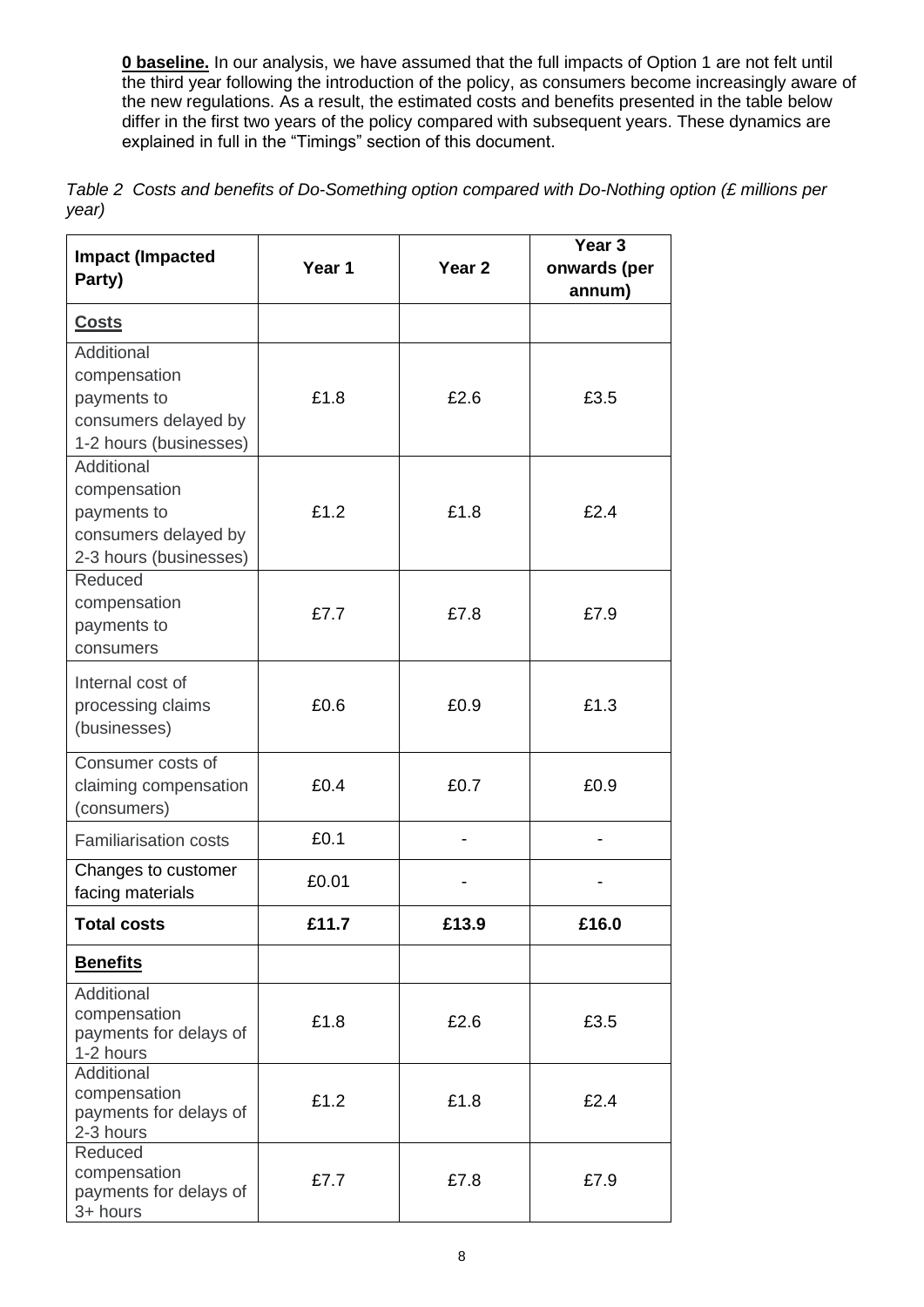| <b>Total benefits</b> | £10.7 | £12.3 | £13.9 |  |
|-----------------------|-------|-------|-------|--|
|                       |       |       |       |  |

Q01. Are there any likely costs or benefits that have not been considered within this impact assessment?

# <span id="page-8-0"></span>**Cost and Benefit Methodologies**

24. The following section delineates the methodologies we have used to estimate the impacts of the proposed policy on businesses, consumers and government. In addition to providing a description of the methodology we have used, this section details the data sources that have been used in our analysis and any assumptions that have been made. We note significant uncertainty in some of our data and assumptions. To mitigate, we invite comments on these through specific questions in this assessment, but also welcome more general comments where required.

# **Option 0 – Do Nothing**

- 25. In this option we assume no government action. The requirements on airlines to provide compensation to passengers remain as they are now. Passengers who have been delayed in specific cases, on arrival, by more than three hours are able to claim compensation for these delays. This imposes a cost on businesses, relating to cost of the compensation itself and the additional cost of processing compensation claims.
- 26. The payment of compensation is a transfer from businesses to consumers and is therefore also a benefit to consumers. Consumers also incur some costs relating to the time and materials required to apply for compensation.

#### **Costs to Businesses**

#### *Compensation paid to consumers*

- 27. The Civil Aviation Authority's (CAA) flight punctuality dataset<sup>2</sup> has been used to estimate the number of domestic flights currently eligible for compensation. The publicly available dataset contains information about the proportion of flights arriving within a given time period (e.g. flights more than 360 minutes late), relative to the scheduled arrival time. We have multiplied these proportions by the total number of matched flights to estimate the number of flights within each delay category. This process has introduced some error, due to rounding so the figures presented below are intended to be indicative, rather than precise.
- 28. The 2018 and 2019 versions of this dataset have been filtered to show only domestic flights arriving more than three hours late. Averaging across the two years, we estimate that there are approximately 1,050 domestic flights each year delayed by more than three hours. In total, there were an average of over 230,000 domestic flights per year in 2018 and 2019, meaning that approximately 0.45% of all domestic flights were delayed by three hours or more.
- 29. To estimate the number of affected passengers, we have used Department for Transport (DfT) analysis of RDC Aviation (an aviation consultancy and data business) which indicates that a typical domestic flight consists of 83 passengers. $3$  However, we welcome further evidence to refine our estimate of the number of passengers per domestic flight. Multiplying this number by

<sup>&</sup>lt;sup>2</sup> https://www.caa.co.uk/Data-and-analysis/UK-aviation-market/Flight-reliability/Datasets/UK-flight-punctuality-data/

<sup>3</sup> <https://www.rdcaviation.com/>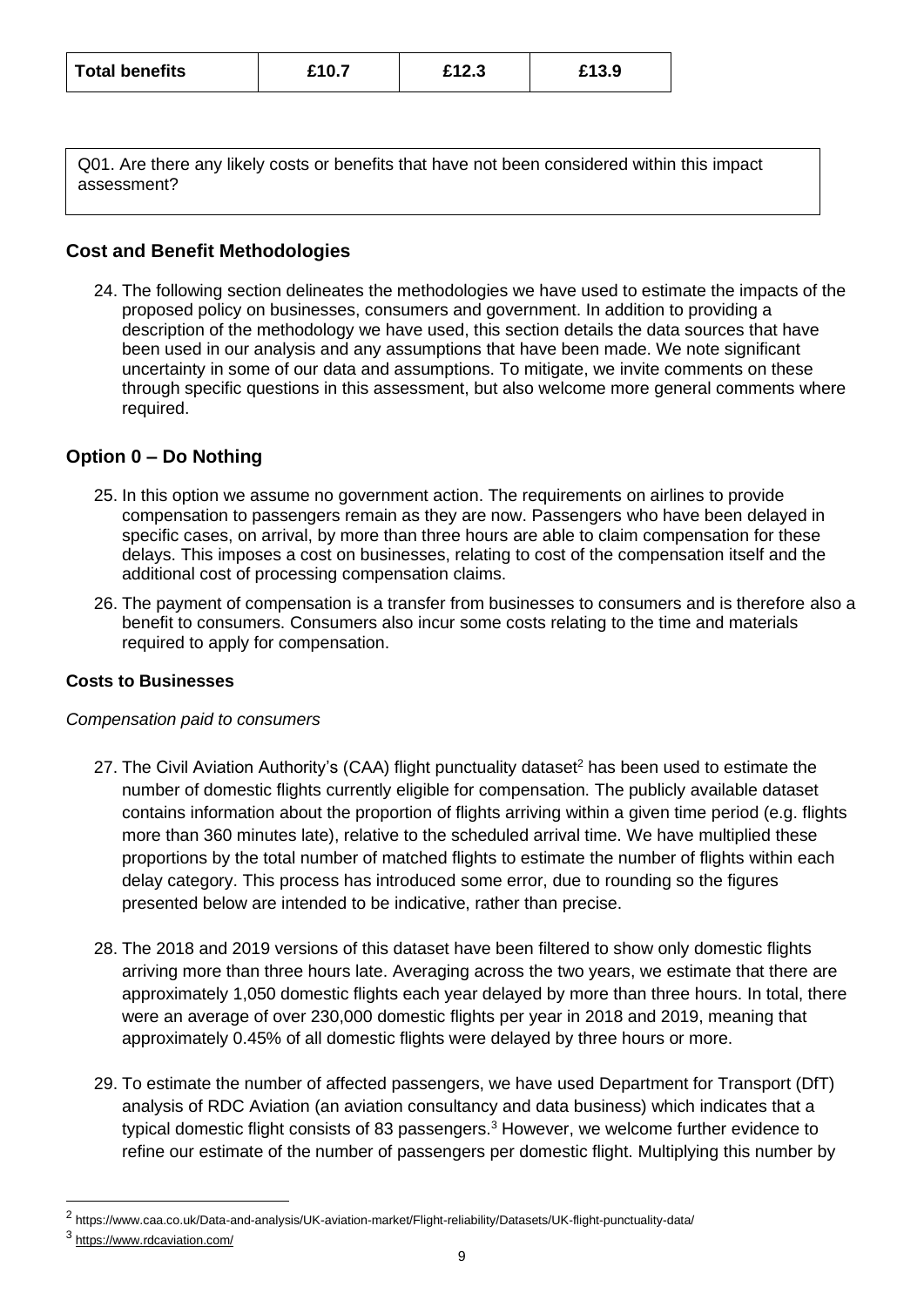the number of domestic flights provides an estimate of 87,150 passengers delayed by more than three hours each year on domestic flights, representing 0.45% of all domestic passengers.

- 30. It should be noted that air passengers may be travelling for leisure or business purposes. In the latter situation, compensation may therefore be paid to businesses rather than individual consumers. We theorise that those travelling for business purposes would be less inclined to make a complaint in the event of experiencing a problem, since they would not be the beneficiary of any compensation. As such, and without adequate data to estimate the value of compensation paid to businesses, we have made the assumption that all compensation is paid to consumers and welcome evidence to allow us to relax this assumption.
- 31. In addition to the length of the delay experienced, the cause of the delay is a key factor in determining if a passenger may claim compensation. Compensation may not be claimed in instances where a delay has been caused by "extraordinary circumstances". Although the current Regulation does not define "extraordinary circumstance, the CAA list acts of terrorism, political unrest, security risks, strikes (unrelated to the airline), weather conditions incompatible with the safe operation of the flight, and hidden manufacturing defects as circumstances which are likely to be considered extraordinary.<sup>4</sup>
- 32. In order to estimate how many passengers will be eligible to claim compensation, it is necessary to estimate how many flights are delayed for reasons which are not classified as "extraordinary circumstances". The CAA data does not contain any information regarding reasons for delays, so we have used other publicly available data as a proxy.
- 33. The European Organisation for the Safety of Air Navigation (Eurocontrol) produces an annual report detailing the causes for delays and cancellations to air transport in Europe. The figures below are derived from the 2019 version of this report<sup>5</sup>.
- 34. The parameter we are attempting to estimate is the proportion of flights delayed by extraordinary circumstances. However, the Eurocontrol report does not provide information about the number or proportion of flights delayed for particular reasons and instead presents information regarding the average delay per flight and the reasons for these delays. Nonetheless, in the absence of such information, we assume that the average delay (in minutes) attributed to a particular cause is a reasonable proxy for the proportion of delays attributable to the same cause.
- 35. The two overarching delay categories presented within the Eurocontrol report are "primary" and "reactionary" delays, the latter referring to knock on delays caused by delays to aircraft or cabin crew from previous flights. In 2019, the average flight was delayed by 13.1 minutes, comprised of 7.4 minutes of primary delays and 5.7 minutes of reactionary delays.
- 36. The Eurocontrol report provides a detailed breakdown of the causes of primary delays based on the provided International Air Transport Association (IATA) delay codes. This breakdown comprises: Airline, Air Traffic Flow Management (ATFM) en-route, ATFM Airport, Other Airport, Misc, Other Weather, Government, ATFM Weather. For the purposes of determining which of these constitute "extraordinary circumstances" we have assessed each cause on the basis of its constituent IATA Delay Codes and determined which seem likely to be considered "extraordinary circumstances".
- 37. The categories assigned as part of this exercise have no empirical foundations and are likely to be inexact. Nevertheless, we hope these provide some indication of the proportion of delays caused by "extraordinary circumstances" and therefore the proportion of delayed passengers able to apply for compensation. We welcome any further information from consultation respondees to enable us to refine this estimate.

<sup>4</sup> <https://www.caa.co.uk/Passengers/Resolving-travel-problems/Delays-cancellations/Your-rights/Am-I-entitled-to-compensation-/>

<sup>5</sup> https://www.eurocontrol.int/sites/default/files/2020-04/eurocontrol-coda-digest-annual-report-2019.pdf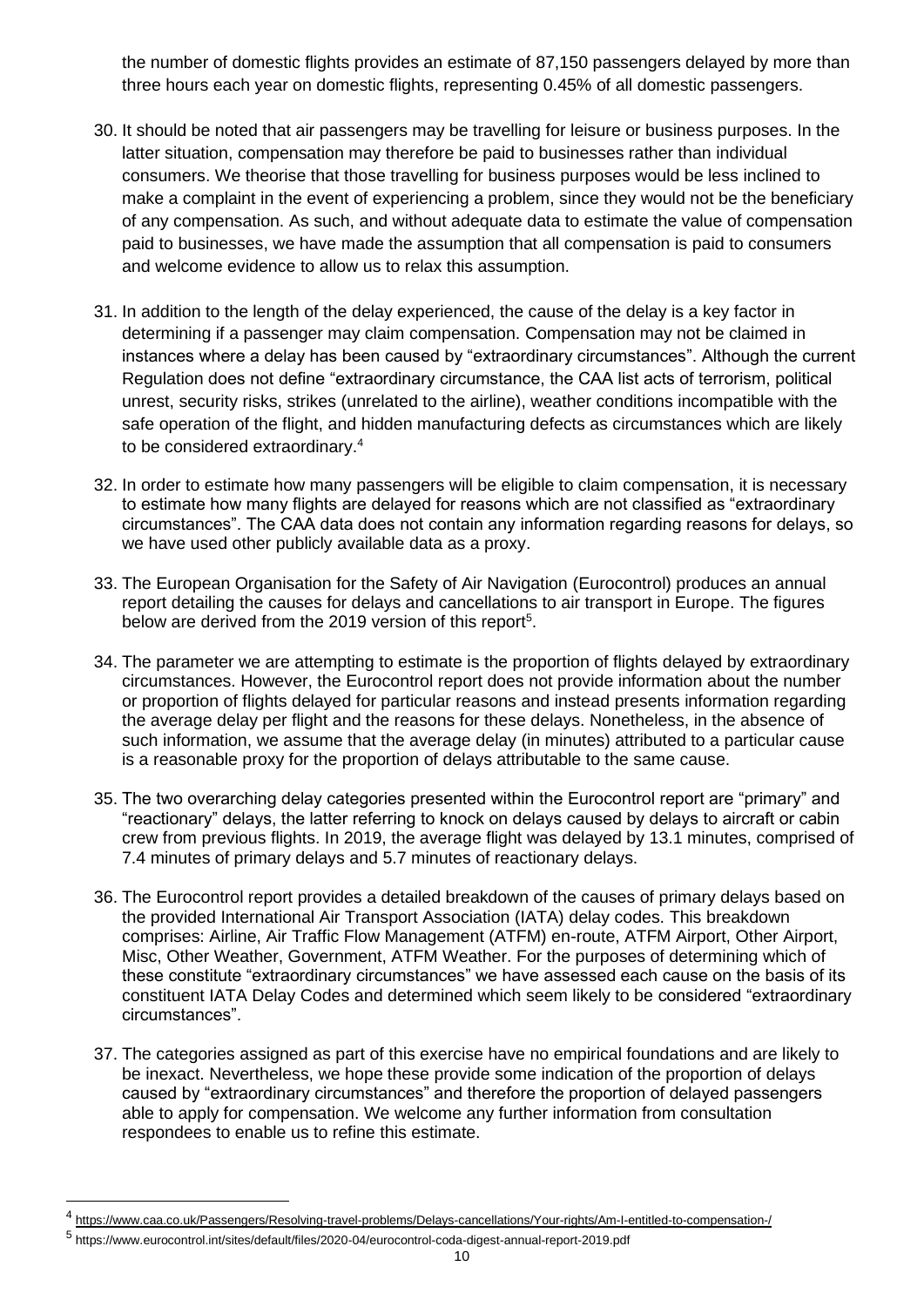38. [Table 3](#page-10-0) outlines the categories contained within the Eurocontrol report and the proportion of total delay minutes caused by reasons falling within each category.

| Delay category           | Minutes of delay per<br>flight | % of primary<br>delay | <b>Extraordinary/</b><br>Non-extraordinary<br>(deemed) |
|--------------------------|--------------------------------|-----------------------|--------------------------------------------------------|
| Airline                  | 3.41                           | 46%                   | Non-extraordinary                                      |
| ATFM en-route            | 1.55                           | 21%                   | Non-extraordinary                                      |
| <b>ATFM Airport</b>      | 0.92                           | 12%                   | Non-extraordinary                                      |
| Other airport            | 0.39                           | 5%                    | Non-extraordinary                                      |
| <b>Misc</b>              | 0.36                           | 5%                    | Extraordinary                                          |
| Other weather            | 0.31                           | 4%                    | Extraordinary                                          |
| Government               | 0.29                           | 4%                    | Extraordinary                                          |
| <b>ATFM</b> weather      | 0.18                           | 2%                    | Extraordinary                                          |
| <b>Total Primary</b>     | 7.41                           | N/A                   | N/A                                                    |
| <b>Total reactionary</b> | 5.69                           | N/A                   | N/A                                                    |

<span id="page-10-0"></span>*Table 3 Eurocontrol 2019 report, airline-reported delays*

- 39. We have assumed that an equivalent proportion of Reactionary delay minutes were caused by "extraordinary circumstances". The rationale for this assumption is that a reactionary delay is one caused by the "late arrival of aircraft, crew passengers or load" and a proportion of reactionary delays will therefore have been caused by "extraordinary circumstances" leading to a preceding primary delay.
- 40. Based on this information, we estimate that 85% of delays are caused by non-extraordinary circumstances, meaning that passengers on 85% of all delayed flights are eligible to claim compensation for their delay. We assume that all domestic flights are shorter than 1,500km, meaning that passengers delayed by more than 3 hours are each eligible to claim £220 under the current legislation.
- 41. Compensation is not automatically paid to eligible passengers and passengers must make a claim with the airline in order to receive their compensation. Therefore, to estimate the value of compensation paid by airlines currently it is necessary to estimate the proportion of eligible passengers who make a successful claim.
- 42. We use data relating to rail delays and compensation $6$  as a source of proxy data for estimating the proportion of eligible passengers who will claim compensation. The primary means through which rail passengers may claim compensation is called Delay Repay (DR). Delay Repay 15 (DR15) provides passengers with compensation of 25% of the price of a single ticket for delays of between 15 and 29 minutes. Delay Repay (DR30) provides passengers with compensation of 50% of the price of a single ticket for delays of between 30 and 59 minutes. If the passenger is delayed by more than 60 minutes, they are entitled to compensation of 100% of the value of a single ticket. If delayed 120 minutes or more the passenger can claim the cost of a return journey if they have a return ticket.
- 43. Published data indicates that 22% of passengers who were eligible for DR15 claimed compensation compared with 46% of passengers who were eligible for DR30. Although this finding is not perfectly analogous to the proposed aviation compensation schedule, since we do not know the value of the compensation being claimed, it provides some support for our estimates of the proportions of eligible passengers claiming compensation.
- 44. Air fares are typically of higher value than rail fares and compensation would therefore be of higher value. We hypothesise that this would provide upward pressure on the proportion of eligible passengers claiming compensation for a given percentage compensation.
- 45. This results in our estimate that 65% of domestic aviation passengers who are eligible to make a claim do so and leads to an estimate of 48,150 compensation cases per year. However, this

<sup>6</sup> https://www.gov.uk/government/publications/rail-delays-and-compensation-2020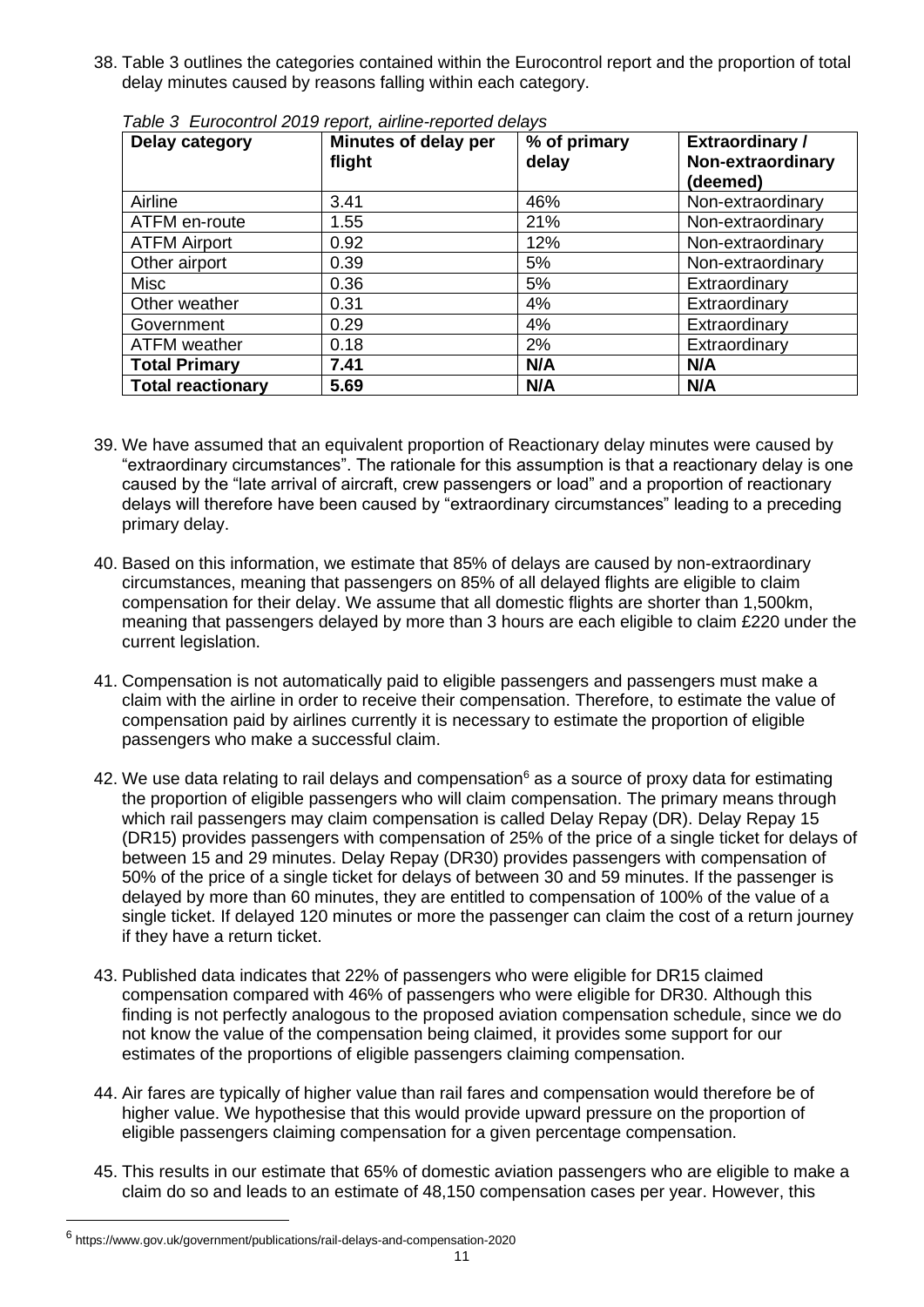value is merely an informed estimate. We note the uncertainty surrounding this estimate and welcome evidence that would enable us to refine this estimate.

46. Combining this information, leads to a central estimate of the total value of compensation **paid of £10.6 million in the Do-Nothing scenario**, out of a total value of payable compensation of £16.3 million.

| Table 4 Total value of paid compensation in Option 0 |  |  |  |  |  |
|------------------------------------------------------|--|--|--|--|--|
|------------------------------------------------------|--|--|--|--|--|

<span id="page-11-0"></span>

|                                                                            | <b>Value</b> |
|----------------------------------------------------------------------------|--------------|
| Number of domestic flights delayed by more than<br>three hours (per annum) | 1,050        |
| Average number of passengers per domestic flight                           | 83           |
| Proportion of delays eligible for compensation                             | 85%          |
| Value of compensation                                                      | £220         |
| Total value of payable compensation (£ million)                            | £16.3        |
| Proportion of eligible passengers claiming<br>compensation                 | 65%          |
| Total value of paid compensation (£ million)                               | £10.6        |

Q02. Do you have any further evidence on the number of passengers on domestic flights who are currently eligible to claim compensation?

Q03. Do you have any further evidence on the proportion of eligible passengers who currently make a successful compensation claim for delays of more than three hours?

*Internal costs of processing compensation cases (airlines)*

- 47. The total internal cost to airlines of handling compensation cases is driven by the time required to process each case, the value of associated staff time and the number of cases to be handled.
- 48. We assume that it takes 15 minutes per case to process compensation claims, and use an hourly staff cost of £17.85, which is based on the mean hourly wage of administrative occupations.<sup>7</sup> Together, these give a staff cost of £4.46 per claim. This is multiplied by the estimated number of compensation claims. In the do-nothing scenario, this includes the number of compensation claims made for flights delayed by greater than three hours. This is estimated by the following equation:

*Annual Number of Compensation Claims = A x B x C x D* 

*A = Number of domestic flights delayed by more than three hours (per annum)*

*B = Proportion of delays eligible for compensation*

*C = Average number of passengers per domestic flight*

*D = Proportion of eligible passengers claiming compensation*

Where *A*, *B*, *C* and *D* are taken from [Table 4](#page-11-0) above.

<sup>&</sup>lt;sup>7</sup> This was derived from the mean hourly wage for administrative occupations from Table 14 of the Annual Survey of Hours and Earnings from 2019. The starting point of £13.68 was inflated by two years to bring the value to 2021, then increased by 22% to account for non-wage costs (NI, pensions), resulting in an hourly wage of £17.85.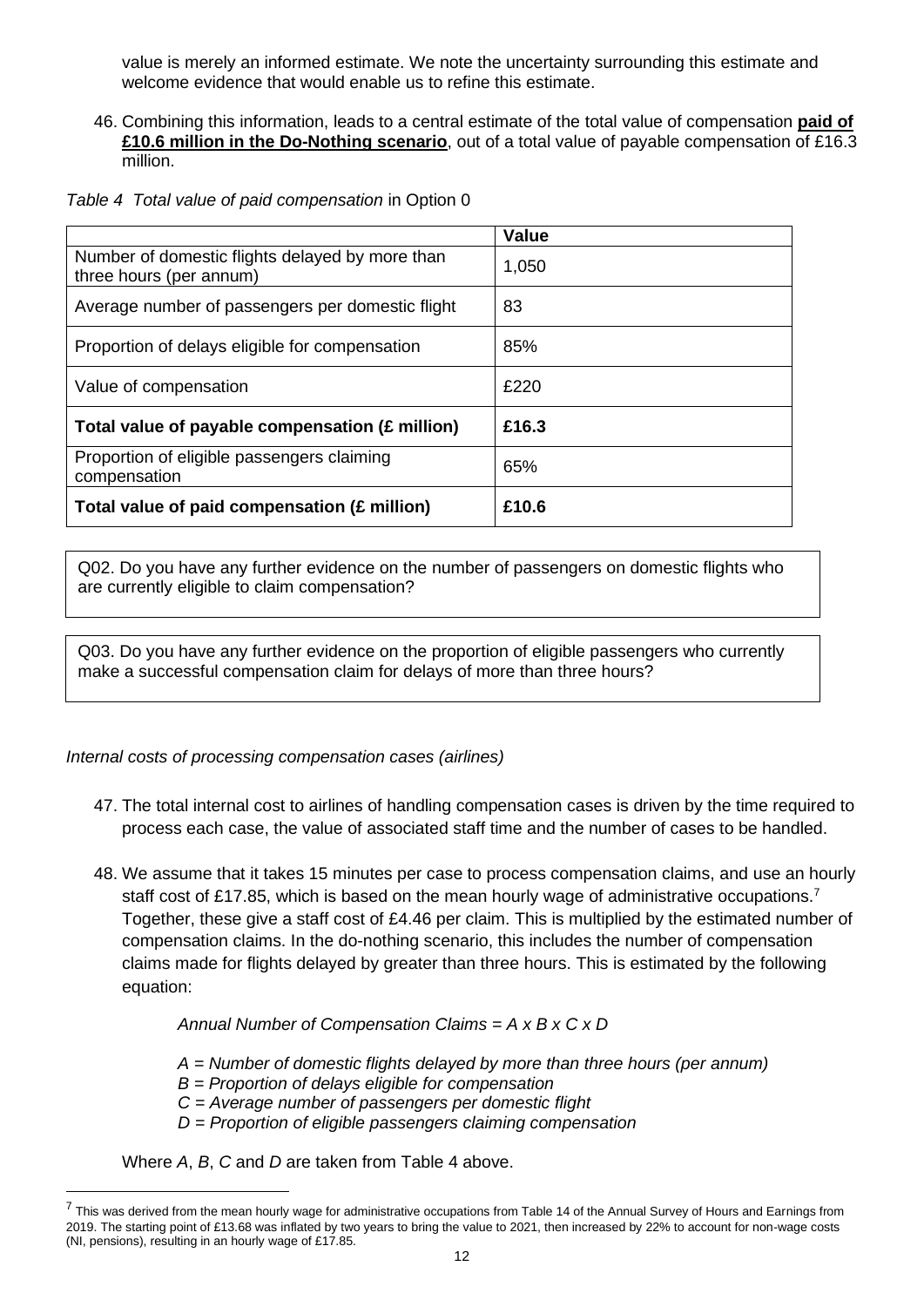- 49. This results in a total of 48,150 claims per year, which, combined with a cost to airlines of £4.46 per case, results in a **cost to businesses of £0.2 million in the Do-Nothing scenario**.
- 50. The assumption on time taken to process compensation claims is not based on evidence, and a consultation question has been asked about this below. Throughout this Impact Assessment, wages are assumed to be static throughout the appraisal period.

Q04. Do you have any further information on the time requirements and internal costs to airlines of processing compensation claims?

### **Costs to Consumers**

*Costs of pursuing compensation claims* 

- 51. Consumers face indirect costs when they pursue compensation claims, which include the value of the time needed to bring forward a compensation claim.
- 52. In order to calculate the time cost faced by consumers who bring forward a compensation claim, we assume that it takes a consumer 30 minutes to raise such a compensation claim. Together with a value of time of non-working time of £6.28, this means a cost of lost time per compensation claim of £3.14.<sup>8</sup>
- 53. To produce the total annual cost to consumers, the time and monetary costs are multiplied by the number of compensation cases per year, which are estimated to be 48,150. This results in a **total cost to consumers in the Do-Nothing scenario of £0.2 million**.

Q05. Do you have any further information on the time required or costs for consumers to pursue compensation claims?

#### **Benefits to Consumers**

#### *Compensation paid to consumers*

54. As set out above, we estimate current compensation levels of £10.6 million for domestic flights delayed by more than 3 hours. This compensation represents a transfer from businesses to consumers and is therefore a benefit to consumers.

# <span id="page-12-0"></span>**Option 1 – Changes to Compensation**

55. In this option we assume that the proposed changes to the compensation regime take effect. We assume that there are no changes to the number of flights delayed, although note that the new compensation regime may provide incentives to airlines to reduce delays. The new compensation regime results in changes to the amount of compensation paid to consumers, as well as costs associated with processing a larger number of compensation claims. As with the Do-Nothing

<sup>&</sup>lt;sup>8</sup> TAG Databook A1.3.1. Values of time per person: value of non-working time. https://www.gov.uk/government/publications/tag-data-book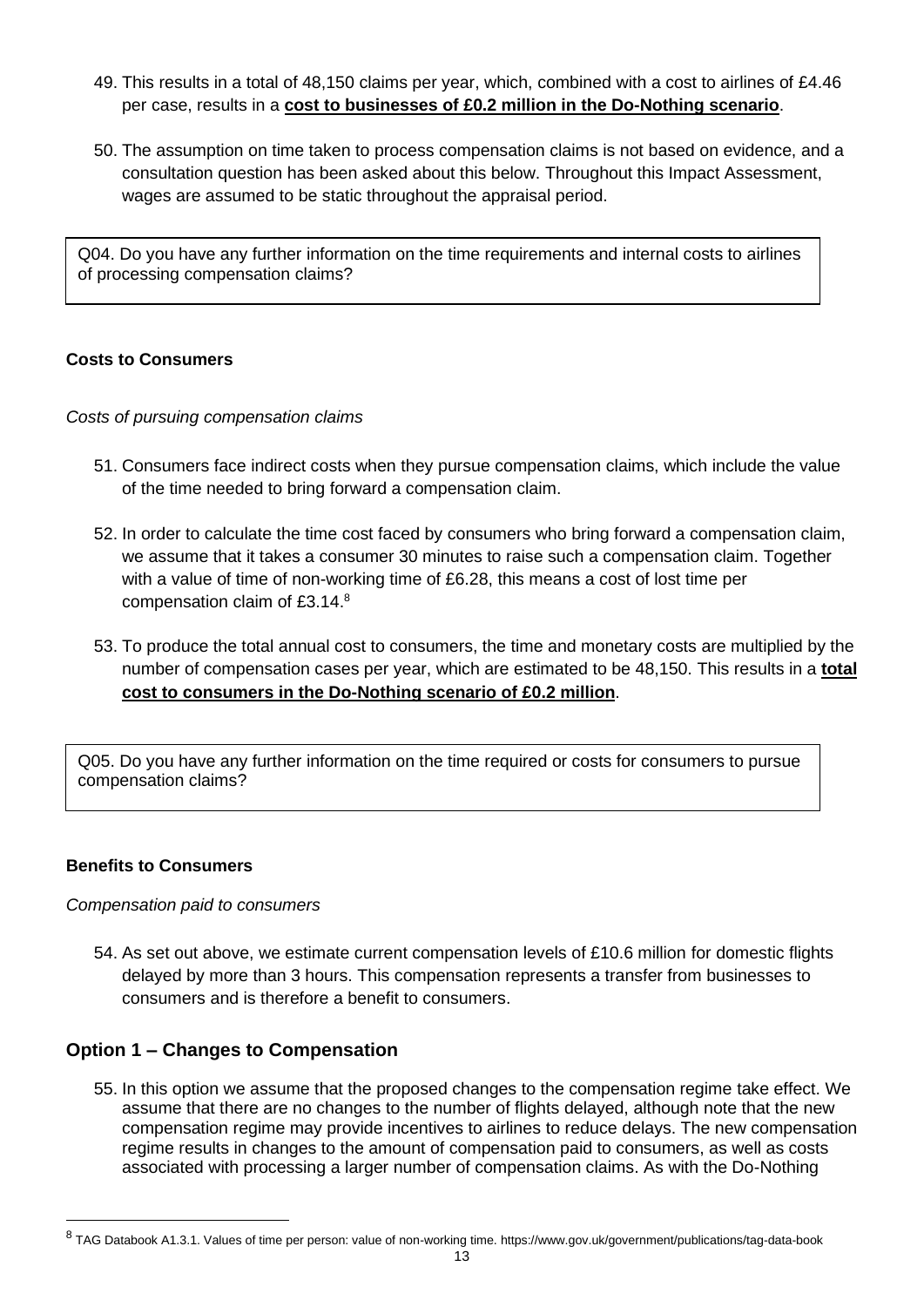option, the compensation paid by airlines represents a transfer from businesses to consumers. Consumers also face costs associated with applying for a larger number of compensation claims.

- 56. In addition to the ongoing costs described above, this option also entails one-off transitionary costs to businesses associated with becoming familiar with the new regulations and making changes to customer facing materials.
- 57. We have based the calculations within following section on our assessment of the impacts of the proposed policy once they have been fully realised. We have estimated that this will not take place until the third year of the policy and that there will be two years in which the market adjusts to the proposed policy. The impacts in these years are discussed in the "Timing" section below and the estimates presented in this section represent our assessment of the costs and benefits of the policy in Year 3 onwards.

#### **Costs to Businesses**

#### *Compensation paid to consumers*

- 58. The proposed changes to compensation levels are likely to have two contrasting effects. In the first instance, there is likely to be a reduction in compensation for passengers who are delayed by more than 3 hours. Under the previous compensation schedule, they would have been eligible to receive a compensation payment of £220, whereas the value of their compensation is capped at 100% of the value of their fare under the proposed reform.
- 59. Conversely, passengers who are delayed by more than one hour, but less than three hours, would not currently receive any compensation. Under the new proposal, passengers would be entitled to compensation of 25% of the ticket price if their journey is delayed by more than one hour. If their flight is delayed by more than two hours, they would be eligible for compensation worth 50% of the value of their ticket. If their flight is delayed by more than 3 hours, they would be eligible for compensation worth 100% of the value of their ticket. This will mean that some passengers are now eligible for compensation who previously would have received no compensation.
- 60. In order to estimate the impacts of these changes, we have once again used the CAA's flight punctuality dataset for 2018 and 2019 to estimate the number of flights within each category (61 to 120 minutes, 121 and 180 minutes and 181 minutes or more). From this, we have again assumed a value of 83 passengers per domestic flight
- 61. Combining these data sources, we estimate the following number of passengers within each delay category:

| <b>Delay Length</b> | Number of flights per<br>annum (2018/2019) | Number of passengers per<br>annum (2018/2019) |
|---------------------|--------------------------------------------|-----------------------------------------------|
| 1-2 hours           | 8,728                                      | 724.424                                       |
| 2-3 hours           | 2,344                                      | 194,552                                       |
| 3 hours or more     | 1,050                                      | 87,150                                        |

*Table 5 Estimated number of passengers within each delay category (2018/19)*

- 62. As above, we assume that 85% of delayed flights are delayed for reasons which would allow for compensation to be claimed.
- 63. Under the proposed reform, those delayed by 1-2 hours would be able to claim compensation of 25% of their ticket value, those delayed by 2-3 hours would be able to claim compensation of 50% of their ticket value and those delayed by 3 hours or more would be able to claim compensation of 100% of their ticket value. This differs from the current situation in which compensation of a fixed value is paid to passengers. Based on RDC Aviation data obtained by DfT, we estimate that the average domestic ticket value is £65, leading to compensation values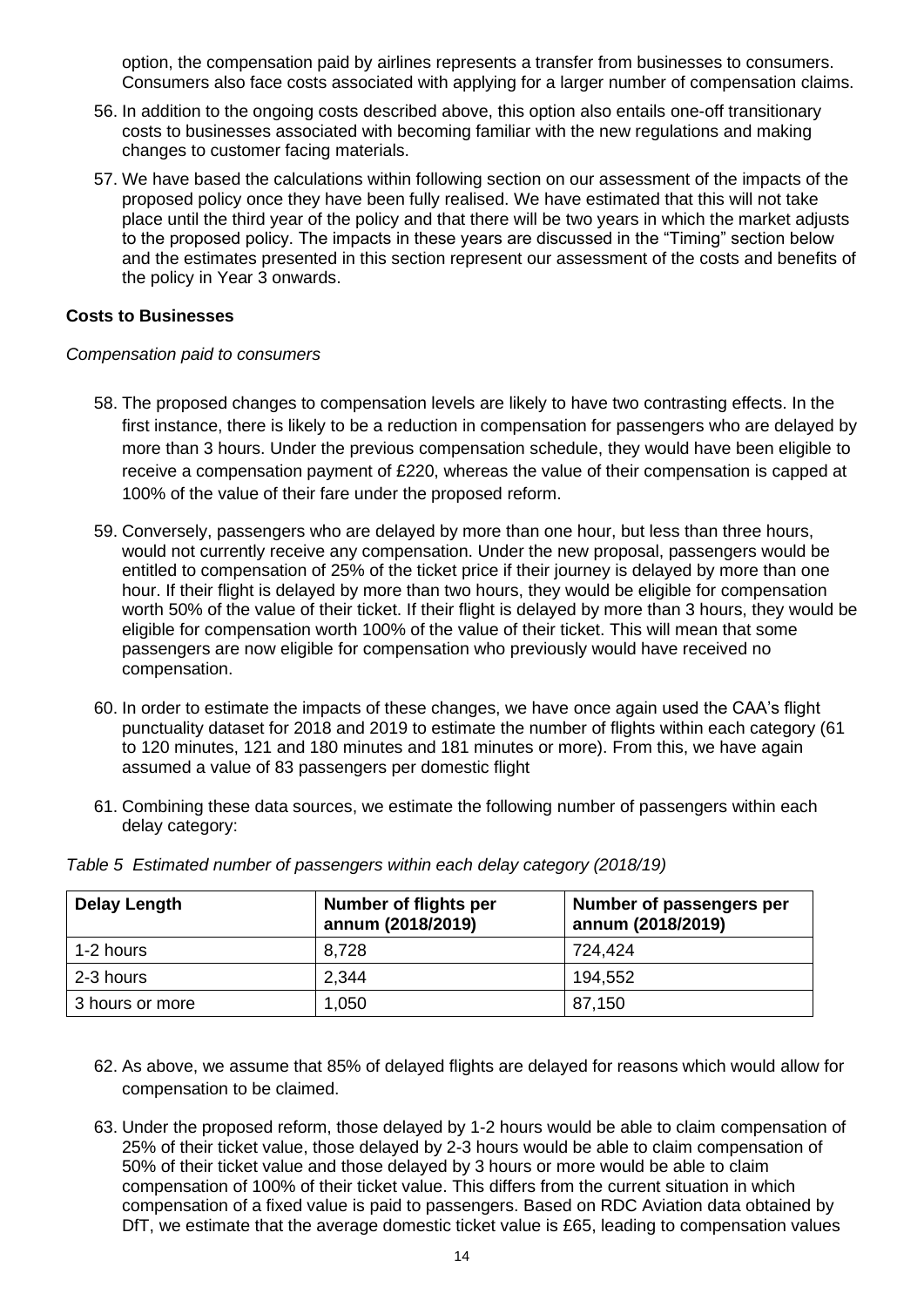of £16.25, £32.50, and £65 for delays of 1-2 hours, 2-3 hour and 3 hours or more respectively. This average ticket value reflects the cost of an economy ticket, inclusive of government taxes, but does not include add-ons, such as luggage, extra legroom etc.

- 64. Our choice of average ticket values, and consequent compensation, makes the implicit assumption that there is no correlation between ticket value and average delay length. We welcome further evidence to inform this decision as part of this consultation.
- 65. Compensation will not be paid automatically and passengers who have experienced a delay would be required to make claim with the airline in order to receive the compensation for which they are eligible. As set out in the Do Nothing option, we do not anticipate that all eligible passengers will make a claim for the compensation to which they are due.
- 66. Previously we have estimated that 65% of passengers able to claim a £220 compensation would do so. Given the decrease in average compensation value between what is currently available and what is being proposed, we anticipate a decrease in the proportion of eligible passengers who will make a claim for compensation. The magnitude of this decrease is not known and must therefore be estimated. We estimate the proportion of passengers claiming by using proxy data and subjective judgement.
- 67. As above, we use data relating to rail delays and compensation<sup>9</sup> as our source of proxy data for estimating the proportion of eligible passengers who will claim compensation. We have previously estimated that 65% of eligible passengers will claim the £220 compensation due under the existing regulation and hypothesise that eligible passengers will be less motivated to claim the lower amounts of compensation due under the proposed policy.
- 68. This leads to our central estimates of the proportion of passengers claiming compensation as 30% for those eligible for 25% compensation, 45% for those eligible for 50% compensation and 55% for those eligible to claim 100% compensation. Again, we highlight the uncertainty in these estimates. This uncertaintly has been reflected in the subsequent sensitivity analysis, but we welcome further evidence to refine these estimates.

*Change in compensation paid to passengers delayed by more than three hours*

- 69. Firstly, we consider the magnitude of the impact for those passengers delayed by more than three hours who would previously have been eligible to receive £220 compensation. Under the proposed legislation, these passengers are now eligible for compensation of 100% of their ticket value, for which we assume an average of £65. Given the change in compensation value, this impact reflects a transfer from consumers to businesses.
- 70. In 2018 and 2019, there were an average of 1,050 UK domestic flights delayed by more than three hours, representing 0.45% of all domestic flights. This analysis assumes no growth in domestic air travel over the next 10 years. We estimate that these passengers would be eligible to claim total compensation of £4.8 million and would go on to claim a total of £2.6 million.This represents a **decrease of £7.9 million in compensation paid to passengers delayed by more than three hours compared with Option 0.** This represents a benefit to businesses and cost to consumers as a result of the proposed policy change.

<span id="page-14-0"></span>

|  |  | Table 6 Compensation to passengers delayed by more than 3 hours |
|--|--|-----------------------------------------------------------------|
|  |  |                                                                 |

| Item                                                  | Value |
|-------------------------------------------------------|-------|
| Number of domestic flights delayed by more than three | 1,050 |
| hours (per annum)                                     |       |

<sup>9</sup> https://www.gov.uk/government/publications/rail-delays-and-compensation-2020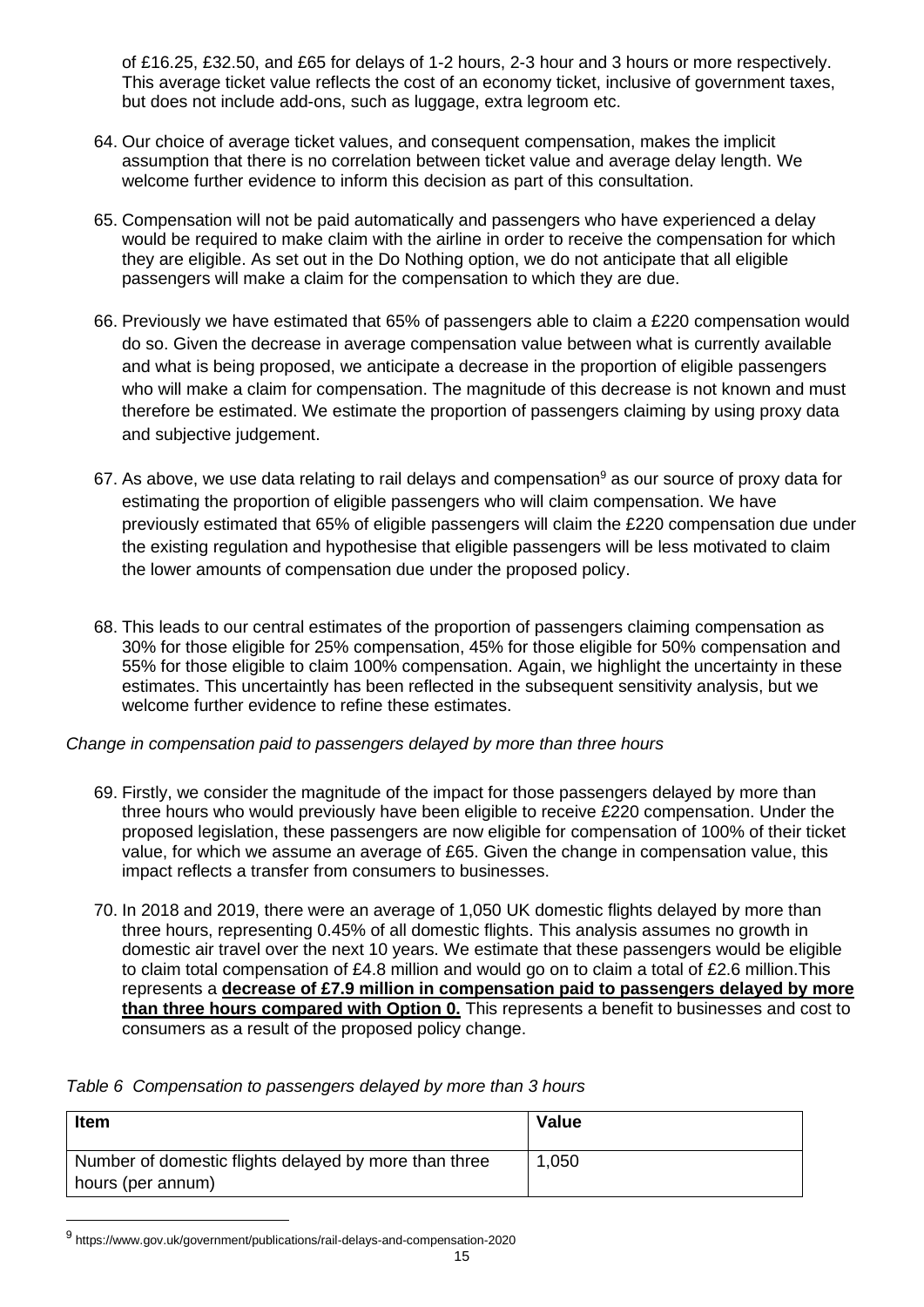| Average number of passengers per domestic flight        | 83      |
|---------------------------------------------------------|---------|
| Proportion of delays eligible for compensation          | 85%     |
| Average value of compensation                           | £65     |
| Total value of payable compensation (£ million)         | £4.8    |
| Proportion of eligible passengers claiming compensation | 55%     |
| Total value of paid compensation - Option 1 (£ million) | £2.6    |
| Total value of paid compensation - Option 0 (£ million) | £10.6   |
| Difference between Option 0 and Option 1 (£ million)    | $-E7.9$ |

*Change in compensation paid to passengers delayed by one to three hours*

71. Secondly, we estimate the magnitude of the impact for the introduction of compensation for flights which previously would not have attracted compensation. In 2018 and 2019, there were an average of approximately 2,340 UK domestic flights delayed by 2-3 hours, representing 1% of all domestic flights. We estimate that these passengers would be eligible to claim total compensation of £5.4 million, with £2.4 million of this claimed. No compensation was paid to passengers delayed by 2-3 hours under Option 0, therefore this represents an **increase of £2.4 million in compensation paid to passengers delayed by 2-3 hours**.

<span id="page-15-0"></span>

|  |  |  | Table 7 Compensation to passengers delayed by 2-3 hours |  |
|--|--|--|---------------------------------------------------------|--|
|--|--|--|---------------------------------------------------------|--|

| Item                                             | <b>Value</b> |
|--------------------------------------------------|--------------|
| Number of domestic flights delayed by more than  | 2,340        |
| three hours (per annum)                          |              |
| Average number of passengers per domestic flight | 83           |
| Proportion of delays eligible for compensation   | 85%          |
| Average value of compensation                    | £32.50       |
| Total value of payable compensation (£ million)  | £5.4         |
| Proportion of eligible passengers claiming       | 45%          |
| compensation                                     |              |
| Total value of paid compensation (£ million)     | £2.4         |

72. In 2018 and 2019, there were an average of 8,730 UK domestic flights delayed by 1-2 hours, representing 3.7% of all domestic flights. We estimate that these passengers would be eligible to claim total compensation of £10.0 million, with £3.0 million of this claimed. No compensation was paid to passengers delayed by 1-2 hours under Option 0, therefore this represents an **increase of £3.5 million paid to passengers delayed by 1-2 hours**.

<span id="page-15-1"></span>*Table 8 Compensation to passengers delayed by 1-2 hours*

| Item | Value |
|------|-------|
|      |       |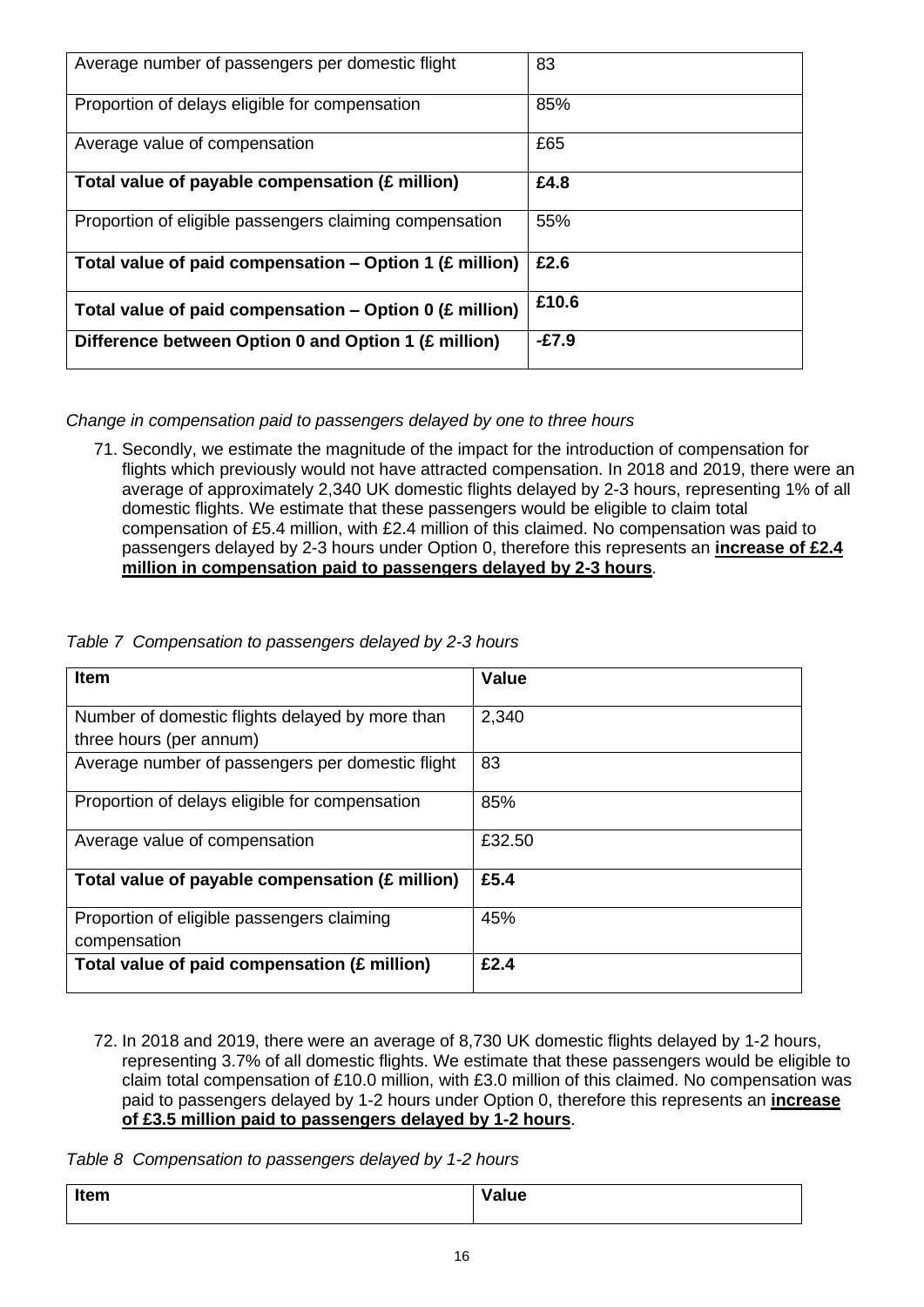| Number of domestic flights delayed by more than  | 8,730  |
|--------------------------------------------------|--------|
| three hours (per annum)                          |        |
| Average number of passengers per domestic flight | 83     |
| Proportion of delays eligible for compensation   | 85%    |
| Value of compensation                            | £16.25 |
| Total value of payable compensation (£ million)  | £10.0  |
| Proportion of eligible passengers claiming       | 35%    |
| compensation                                     |        |
| Total value of paid compensation (£ million)     | £3.5   |

Q06. Do you have any further information on the proportion of passengers who will claim for compensation of different values?

#### *Internal costs of processing compensation cases (airlines)*

- 73. Internal processing costs to airlines in Option 1 are calculated in the same way as for the Do-Nothing case. We take the same average time costs per case and multiply by the number of expected cases.
- 74. Under Option 1 we expect that there will be an increase in the total number of compensation claims. Using the figures in [Table](#page-14-0) [6](#page-14-0),
- 75. [Table 7](#page-15-0) and [Table](#page-15-1) [8](#page-15-1) above, we estimate that there will be a total of nearly 331,000 compensation claims per year, which translates to a total internal processing cost to businesses of £1.5 million per year in lost time. Compared with the internal processing costs associated with Option 0, **this results in an additional cost to business of £1.3 million as a result of the proposed policy change.**

#### *Familiarisation costs*

- 76. This section sets out how familiarisation costs are calculated. Familiarisation costs are the direct and indirect costs to businesses of familiarising themselves with the proposed compensation scheme requirements.
- 77. We anticipate that airlines would incur small familiarisation costs as a result of the change to the compensation package for delays, which includes the internal labour costs of reading the new compensation regulations and guidance.
- 78. We estimate a **one-off familiarisation cost of £0.1 million** to airlines in the central scenario. Our estimate includes all airlines that operated a domestic passenger service in the UK in 2019. Within the full sample of airlines, a number belong to parent companies. In the low estimate, we assume that these airlines are required to familiarise only once, through their parent company. The three estimates also include different assumptions on reading speeds, as set out below.
- 79. Familiarisation costs to airlines are estimated by the following equation. The expected number of employees required to familiarise with the guidance is multiplied by the expected time taken for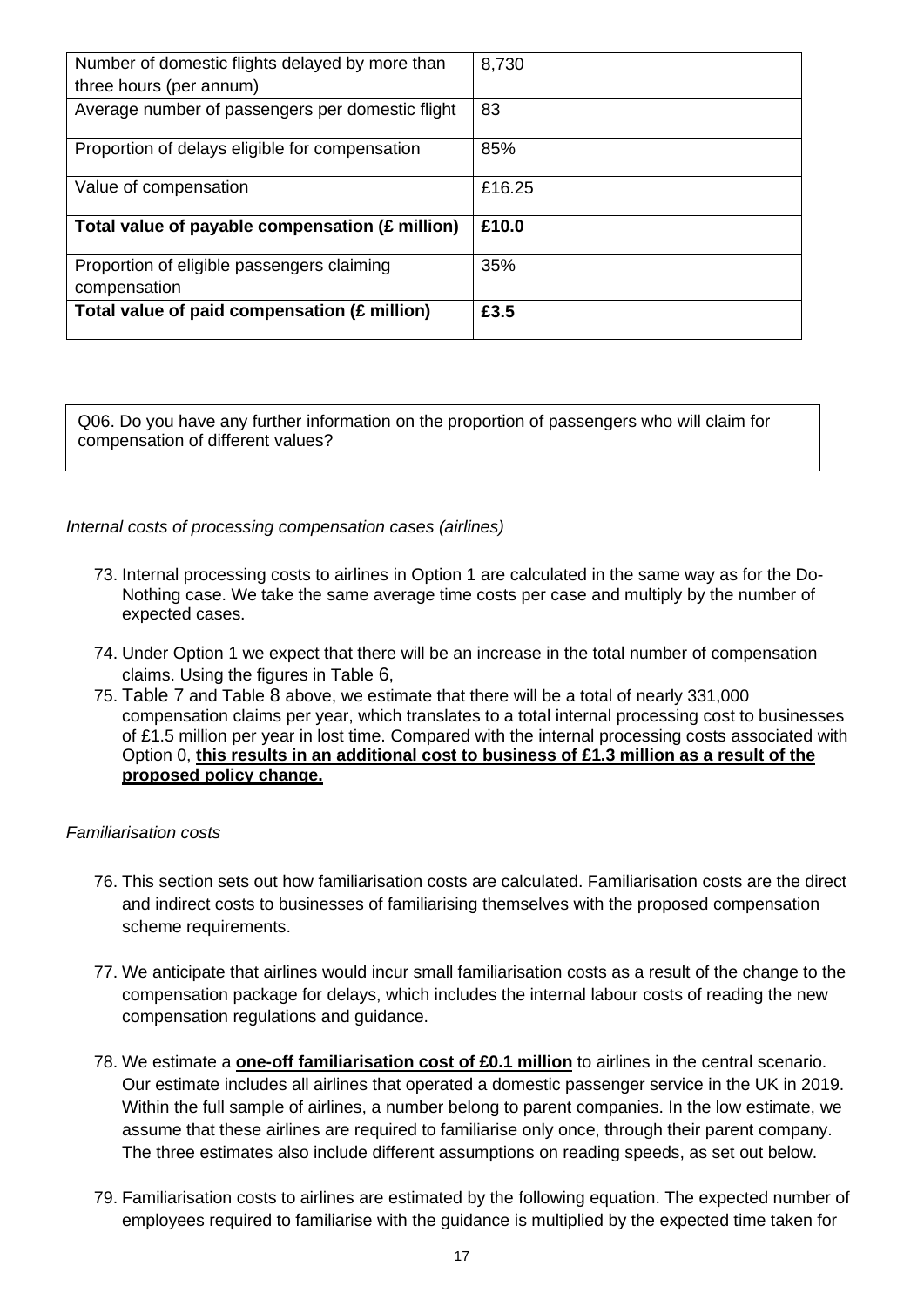each staff member to familiarise with the guidance. This is then multiplied by the hourly staff costs of these individuals.

*Familiarisation costs = Employees x Time x Costs*

*Expected number of employees required to familiarise*

- 80. The number of employees required to familiarise with the guidance would depend on the number of businesses affected by the change in compensation regulations as well as the size of each business.
- 81. We estimate that the number of staff required to familiarise with the compensation guidance as set out in [Table](#page-17-0) 9. At micro businesses, we assume that one senior employee would be responsible for dealing with compensation, and due to the size of such businesses they would be the only person required to familiarise with the change in legislation. At small businesses, a further 10 junior employees would be required to familiarise, which rises to 20 junior employees at medium and large businesses. This approach is based on a method used by a recent impact assessment on ADR produced by the Department for Business, Energy and Industrial Strategy (BEIS).<sup>10</sup> We have asked a consultation question below to gather more evidence on this.
- 82. Based on the CAA's "UK airport data"<sup>11</sup> release, we estimate that sixty-four (64) commercial airlines operated a domestic passenger service in the UK in 2019, which we take as our central estimate of the number of airlines required to familiarise. Due to their nature, we assume that airlines fall within the medium or large business category based on the number of their employees. Therefore, we assume that each airline will require one senior employee and 20 junior employees to familiarise with the proposed compensation process.
- 83. Taken together with [Table](#page-17-0) 9, this implies that a total of 64 senior staff and 1,280 junior staff would be required to familiarise with the requirements of compensation in the central scenario.

| <b>Business Size</b> | Senior employees required to   Junior employees required to<br>familiarise | familiarise |
|----------------------|----------------------------------------------------------------------------|-------------|
| Micro                |                                                                            |             |
| Small                |                                                                            |             |
| Medium or large      |                                                                            | 20          |

<span id="page-17-0"></span>

|  |  |  |  |  | Table 9 Expected number of employees required to familiarise per business, by business size |  |  |  |
|--|--|--|--|--|---------------------------------------------------------------------------------------------|--|--|--|
|--|--|--|--|--|---------------------------------------------------------------------------------------------|--|--|--|

*Expected time taken to read the guidance and familiarise with the requirements* 

84. The expected time taken to familiarise with the guidance has been estimated using Better Regulation Framework guidance about the reading speeds (words per minute) for technical documents and the widely used assumption that technical documents need to be read three times to be properly understood and based on a reading speed of 75 words per minute.<sup>12</sup> Our

<sup>12</sup> Technical reading speeds from

[https://assets.publishing.service.gov.uk/government/uploads/system/uploads/attachment\\_data/file/609201/business-impact-target-guidance](https://assets.publishing.service.gov.uk/government/uploads/system/uploads/attachment_data/file/609201/business-impact-target-guidance-appraisal.pdf)[appraisal.pdf](https://assets.publishing.service.gov.uk/government/uploads/system/uploads/attachment_data/file/609201/business-impact-target-guidance-appraisal.pdf)

<sup>10</sup> https://assets.publishing.service.gov.uk/government/uploads/system/uploads/attachment\_data/file/1004037/rccp-alternative-disputeresolution-ia.pdf

<sup>11</sup> https://www.caa.co.uk/Data-and-analysis/UK-aviation-market/Airports/Datasets/UK-airport-data/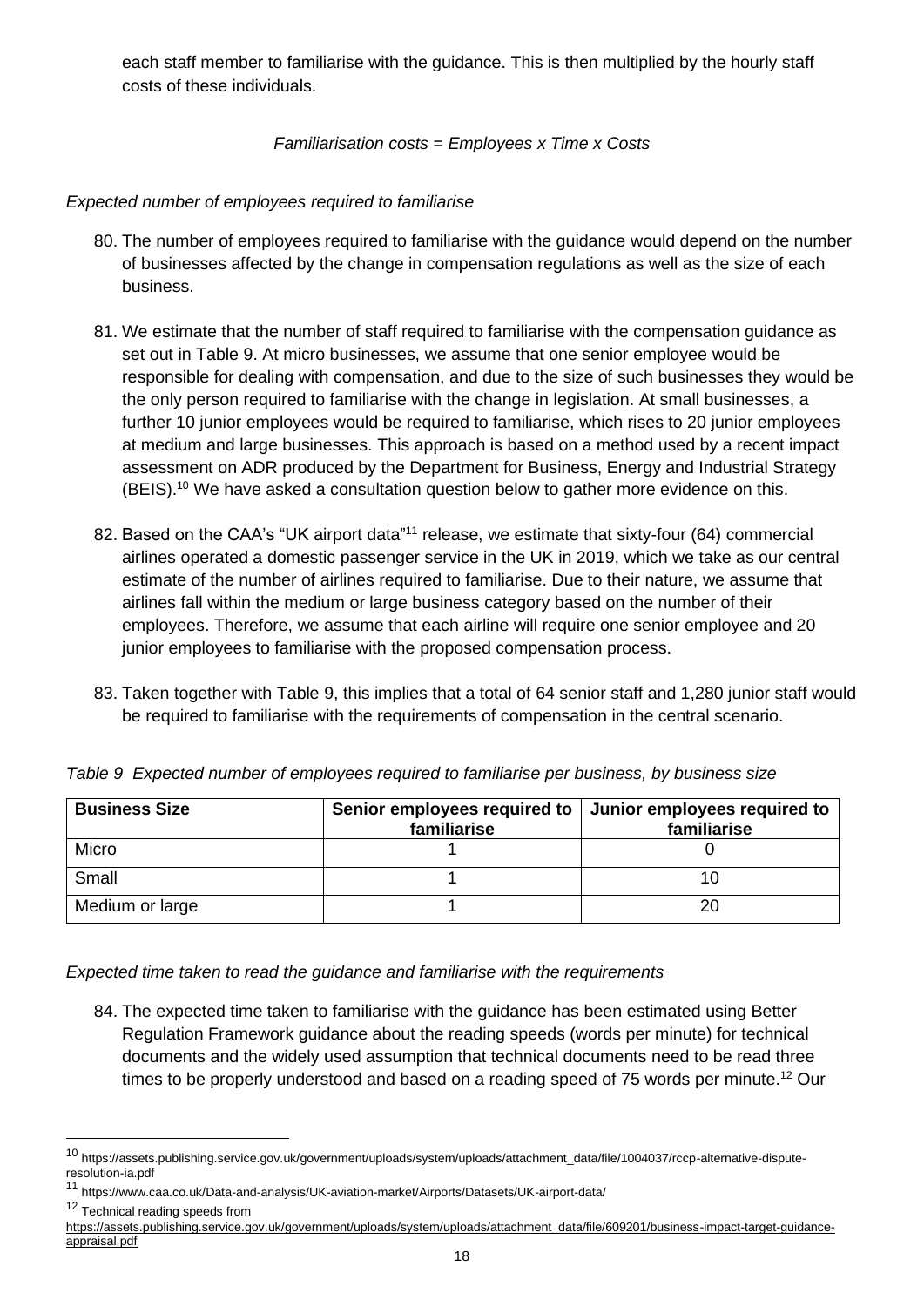estimates are based on the requirement to read guidance documents containing 10,000 words. It is estimated to take 400 minutes (6.67 hours) for each employee to familiarise with the guidance.

# *Hourly staff costs*

85. We assume that familiarisation would first be conducted by a member of staff at management level and therefore base the wage rate on the hourly wage for managers, directors and senior officials, of £35.37 per hour.<sup>13</sup> In addition, junior customer staff would also be required to familiarise themselves with the new compensation regulations. Their labour costs are calculated using the hourly wage of sales and customer operations staff, of £14.00.<sup>14</sup>

Q07. Do you have any further information on the likely amount of staff-time and cost required for businesses to familiarise themselves with the proposed changes to compensation?

# *Changes to customer facing materials*

86. Alongside the staff familiarisation costs, there is an additional internal cost involved with adjusting website T&Cs and customer communications as a result of the proposed change in compensation regulations. In order to estimate this cost to businesses, we first calculate cost of IT professional time required to update website T&Cs and customer communications. We estimate that 8 hours of IT professional time is required, at a cost of £22.23 per hour.<sup>15</sup> The assumption on time taken to process compensation claims is not based on evidence, and a consultation question has been asked about this below. This is multiplied by the number of airlines operating domestic flights in the UK, which was 64 in 2019.

# 87. Together, this implies a **total one-off cost to airlines of £11,400.**

Q08. Do you have any further information on the likely amount of staff-time and cost required for businesses to make changes to consumer facing materials?

# **Costs to Consumers**

*Costs of pursuing compensation claims*

- 88. Costs to consumers under Option 1 are calculated in the same way as for the Do-Nothing scenario. We take the same average time costs per case and multiply by the number of expected cases.
- 89. Under Option 1 we expect that there will be an increase in the total number of compensation claims. Using the figures in [Table](#page-14-0) [6](#page-14-0),

<sup>&</sup>lt;sup>13</sup> This was derived from the mean hourly wage for managers, directors and senior officials from Table 14 of the Annual Survey of Hours and Earnings from 2019. The starting point of £27.11 was inflated by two years to bring the value to 2021, then increased by 22% to account for non-wage costs (NI, pensions), resulting in an hourly wage of £35.37.

<sup>&</sup>lt;sup>14</sup> This was derived from the mean hourly wage for sales and customer operations staff from Table 14 of the Annual Survey of Hours and Earnings from 2019. The starting point of £10.73 was inflated by two years to bring the value to 2021, then increased by 22% to account for non-wage costs (NI, pensions), resulting in an hourly wage of £14.00.

<sup>&</sup>lt;sup>15</sup> This was derived from the mean hourly wage for IT operations technicians from Table 14 of the Annual Survey of Hours and Earnings from 2019. The starting point of £17.04 was inflated by two years to bring the value to 2021, then increased by 22% to account for non-wage costs (NI, pensions), resulting in an hourly wage of £22.23.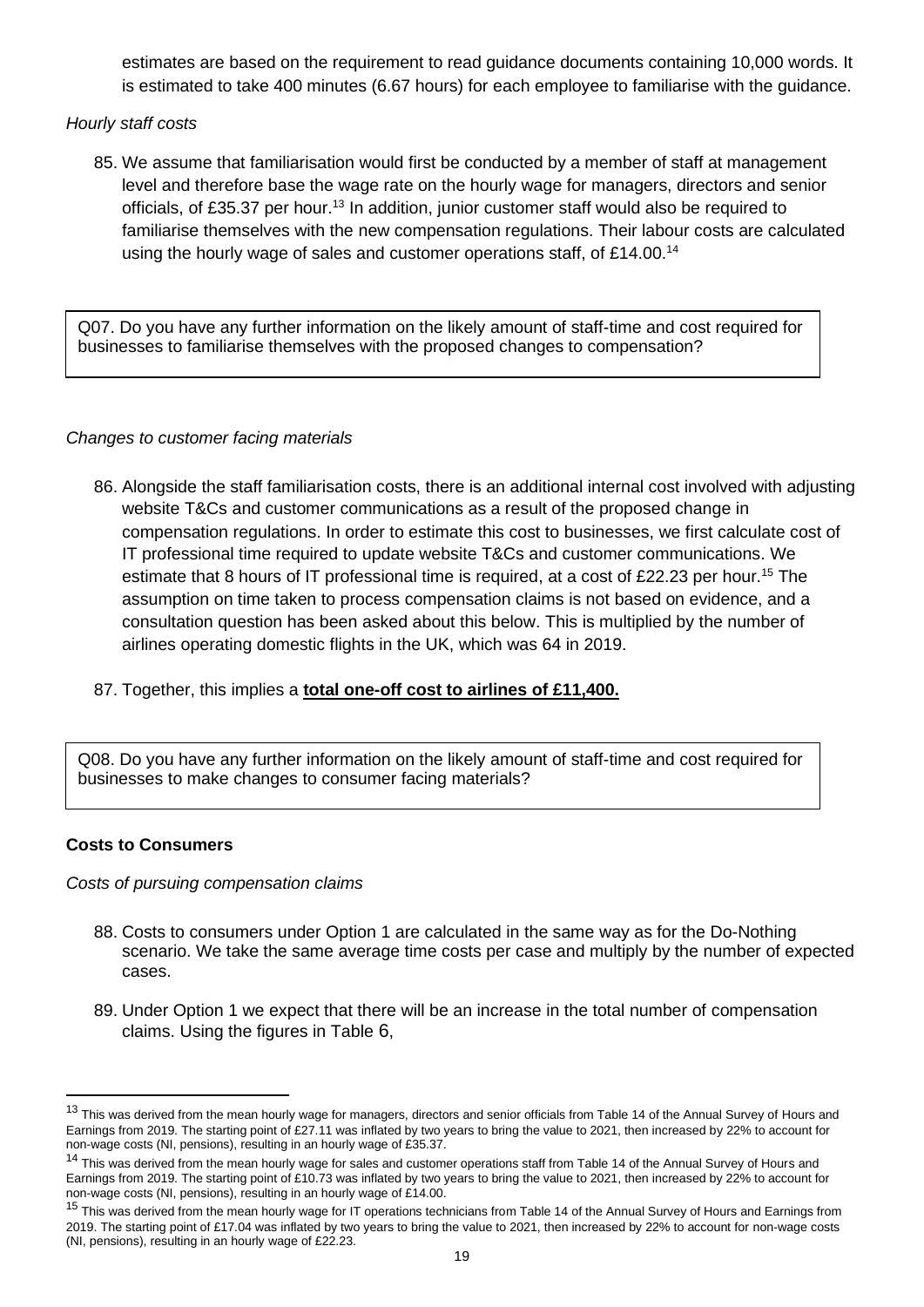90. [Table 7](#page-15-0) and [Table](#page-15-1) [8](#page-15-1) above, we estimate that there will be a total of approximately 331,000 compensation claims per year, which translates to a total cost to consumers of £1.0 million per year in lost time. Compared with Option 0, in which we estimated costs to consumers of £360,000, **this represents an increase in costs to consumers of £0.9 million.**

### *Reduced compensation payments (for delays of more than three hours)*

91. Compared with Option 0, Option 1 results in reduced compensation for eligible passengers experiencing delays of more than three hours. We estimated that these passengers would claim compensation worth £10.6 million in Option 0, falling to £2.6 million in Option 1, **representing a decrease in compensation of £7.9 million.** 

# **Benefits to Consumers**

*Additional compensation payments (for delays of 1-3 hours)*

92. Compared with Option 0, Option 1 results in additional compensation for passengers facing eligible delays of 1-2 hours and 2-3 hours, who would previously have received no compensation. **Passengers delayed by 1-2 hours are estimated to receive compensation worth £3.5 million and passengers delayed by 2-3 hours are estimated to receive £2.4 million.**

### **Unmonetised Costs and Benefits**

### *Costs associated with ineligible compensation claims*

- 93. The preceding analysis assumes that only eligible passengers make claims for compensation. In reality, there is likely to be some uncertainty as to whether a passenger may make a claim or not. Firstly, the passenger may not have perfect information about the length of the delay they experienced and may claim when their delay was not of sufficient length. Similarly, passengers may not be aware that their flight was cancelled for an "extraordinary" reason and they are therefore not able to claim compensation.
- 94. Although consumers making such claims will not receive any compensation, airlines are nonetheless required to process them to determine if the consumer is eligible for compensation. We expect that this imposes a cost on airlines but have not been able to estimate this cost due to a lack of information about the number of ineligible claims. In addition, there will be a cost to consumers of making an ineligible claim and this cost has also not been quantified. We expect these costs to be greater in the Do Something case, due to the greater number of delayed flights for which compensation could potentially be claimed.

Q10. Do you have any information about the number of ineligible claims for compensation which are currently made and how this might increase following a change in the regulations?

# <span id="page-19-0"></span>**Timing**

- 95. When estimating the costs to airlines of providing compensation to passengers, we do not anticipate that the full impacts will be realised immediately following the introduction of the proposed policy, given the time required for consumers to become fully aware of the new rules.
- 96. For those delayed by more than 1 hour, but less than 3 hours, we anticipate that there will be an adjustment period, during which these passengers become increasingly aware of their ability to claim compensation for their delay. At present, they are not eligible for compensation and we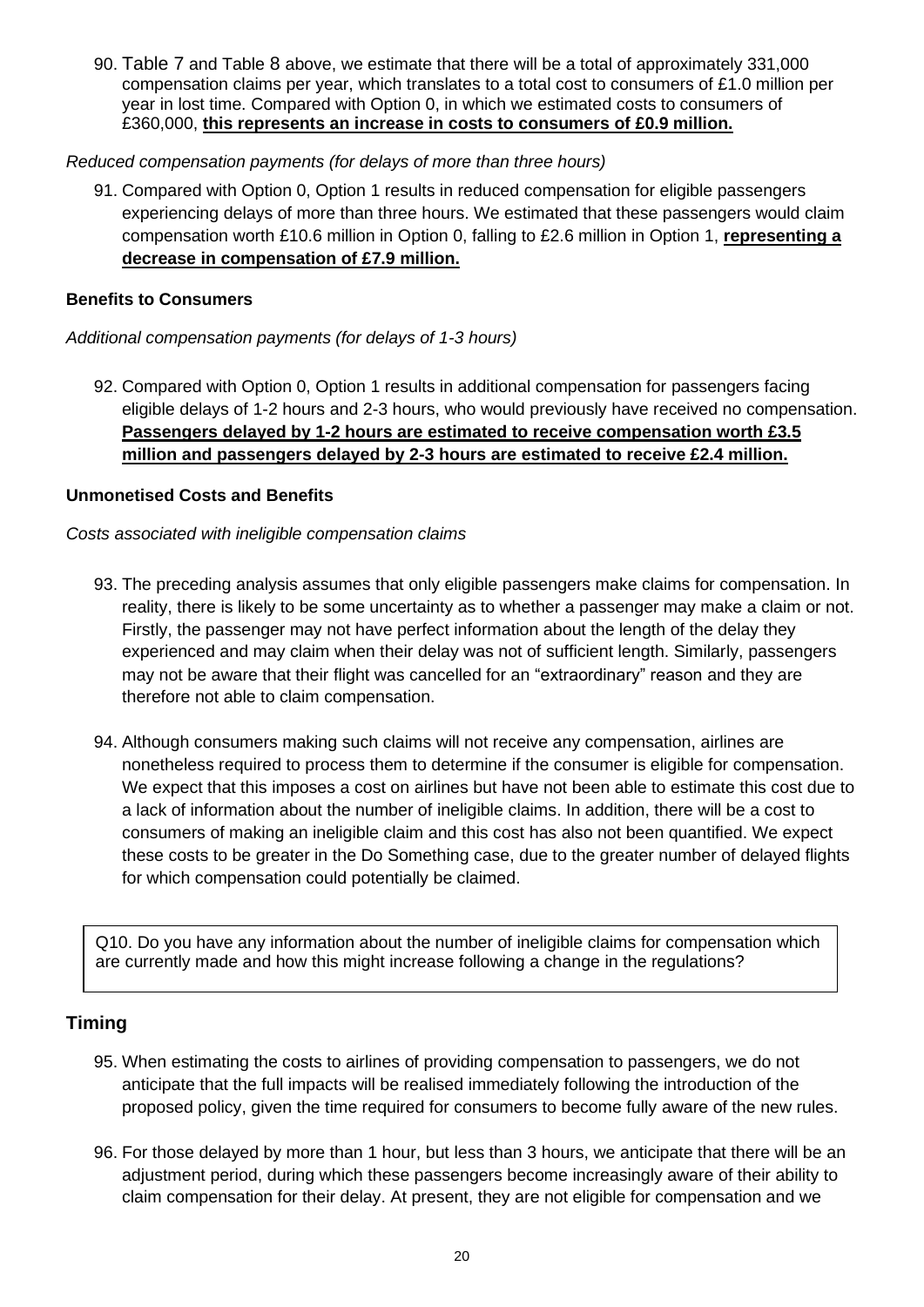believe it unreasonable to assume that the proportions of eligible passengers claiming compensation would immediately reach the assumed long-term proportions.

- 97. Therefore, we assume a gradual phasing in of compensation associated with these delays, whereby the proportions of eligible passengers claiming compensation are 50% of the final level in Year 1, 75% in Year 2 and reach the final, previously outlined, levels in Year 3 onwards.
- 98. For those delayed by more than three hours, we anticipate, in the central case, that the proportion of passengers choosing to make a claim will decrease from 65% currently to 55% in Year 3, as passengers become increasingly aware of the lower levels of compensation to which they are entitled. We assume that 60% of eligible passengers will claim compensation in Year 1, 57.5% in Year 2 and 55% in Year 3 onwards.

# <span id="page-20-0"></span>**Business Impact Target Calculations**

99. Utilising a Price Base Year of 2021 and Present Value Base Year of 2022, the proposed policy has been estimated to have an Equivalent Annual Direct Costs to Business of £6.6 million and Equivalent Annual Direct Benefits to Business of £7.9 million, yielding a BIT score of -5.8.

# <span id="page-20-1"></span>**Sensitivity Analysis**

- 100. Many of the estimates contained within this impact assessment are dependent on a number of key assumptions. Where possible, we have based these assumptions on empirical evidence, but the proportion of eligible passengers claiming compensation has been based largely on subjective judgement. Therefore, we have determined that it is important to test the sensitivity of our results to changes in these assumptions.
- 101. In the central estimate, we have assumed that 55% of passengers eligible for compensation of 100% of their ticket will make a claim, 45% of passengers eligible for compensation of 50% of their ticket will do so and 35% for compensation of 25% of their ticket will do so.
- 102. To test the sensitivity of our results to these assumptions, we assume two further sets of values. In the first, passengers are assumed to be relatively insensitive to the value of their compensation. In the second, passengers are assumed to be more sensitive to the value of their compensation. The values assumed are presented in [Table 10.](#page-20-2)

<span id="page-20-2"></span>*Table 10 Sensitivity Analysis – proportions of eligible passengers claiming compensation*

|                                                                   | Low sensitivity | <b>Central</b> | <b>High sensitivity</b> |
|-------------------------------------------------------------------|-----------------|----------------|-------------------------|
| Proportion of passengers currently<br>claiming delay compensation | 65%             | 65%            | 65%                     |
| Proportion of passengers who will<br>claim 100% compensation      | 60%             | 55%            | 50%                     |
| Proportion of passengers who will<br>claim 50% compensation       | 55%             | 45%            | 35%                     |
| Proportion of passengers who will<br>claim 25% compensation       | 50%             | 35%            | 20%                     |

103. The assumed proportions of eligible passengers claiming compensation result in a wide range of estimated paid compensation in the Do Something scenario. When it is assumed that passengers are highly sensitive to the value of compensation to which they are eligible, we estimate that a total of £6.2 million compensation is paid. When it is assumed that passengers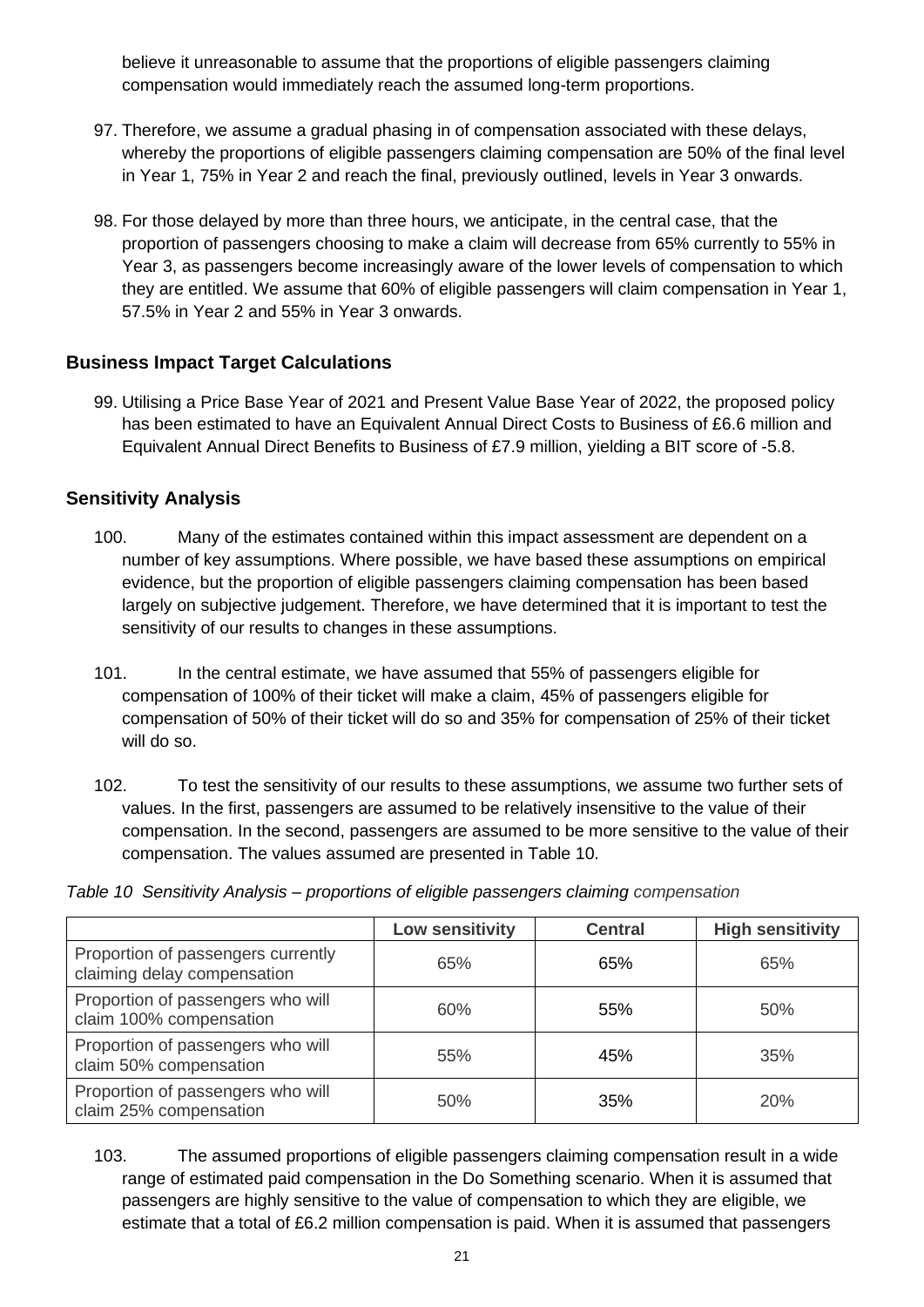are relatively insensitive to the value of compensation paid, we estimate that £10.8 million of compensation is paid. The compensation values under different scenarios are set out in [Table 11](#page-21-1) below.

<span id="page-21-1"></span>*Table 11 Sensitivity of changes in compensation amounts to the proportion of passengers claiming compensation (Year 3 onwards)*

|                                                                | <b>Low Sensitivity</b> | <b>Central</b> | <b>High Sensitivity</b> |
|----------------------------------------------------------------|------------------------|----------------|-------------------------|
| Additional compensation<br>payments for delays of 1-2<br>hours | £5.0                   | £3.5           | £2.0                    |
| Additional compensation<br>payments for delays of 2-3<br>hours | £3.0                   | £2.4           | £1.9                    |
| Reduced compensation<br>payments for delays of 3+ hours        | -£7.7                  | $-E7.9$        | $-E8.2$                 |
| Change in compensation paid                                    | £0.3                   | -£2.0          | $£-4.3$                 |

<sup>104.</sup> Costs to consumers and internal processing costs for businesses are also sensitive to the assumptions around the proportions of passengers claiming compensation. In the scenario where consumers are more price sensitive, the lower amounts of compensation available in Option 1 lead to a lower number of compensation claims, resulting in a lower time cost to consumers and processing costs to businesses. If consumers are assumed to be relatively price insensitive, the lower amounts of compensation available do not reduce consumers' willingness to claim compensation to the same extent, and a higher number of compensation claims are brought, resulting in relatively higher time costs to consumers and processing costs to businesses. These are set out in [Table 12](#page-21-2) below.

<span id="page-21-2"></span>*Table 12 Sensitivity of consumer costs and internal business costs to the proportion of passengers claiming compensation (Year 3 onwards)*

|                                                       | <b>Low Sensitivity</b> | <b>Central</b> | <b>High Sensitivity</b> |
|-------------------------------------------------------|------------------------|----------------|-------------------------|
| Additional costs to consumers                         | £1.2                   | £0.9           | £0.5                    |
| Additional costs of processing<br>compensation claims | £1.8                   | £1.3           | £0.8                    |

# <span id="page-21-0"></span>**3.0 Risks and unintended consequences**

- 105. We have identified a number of potential risks and unintended consequences resulting from the proposed policy. Firstly, we have identified that the policy could result in a reduction of the "base" ticket price in order to reduce the amount of total compensation available. Any fall in revenue could be offset by charging greater fees for optional extras, such as additional baggage, priority boarding etc. Whilst there is potential for this risk to occur, it will be mitigated through careful policy design following the consultation process to identify the definition of ticket price.
- 106. The benefits to consumers are largely dependent on their knowing that they are eligible to claim compensation for the delays they experience. In addition, these benefits are dependent on consumers being sufficiently motivated to claim compensation. Neither of these factors are known and therefore there is some uncertainty whether the benefits to consumers will be fully realised.
- 107. The estimated costs and benefits of the policy are also dependent on changes to the compensation regime not changing the extent to which flights are delayed. The current compensation regime arguably provides airlines with an incentive to avoid delays of over three hours, while providing little incentive to minimise delays of less than three hours, although the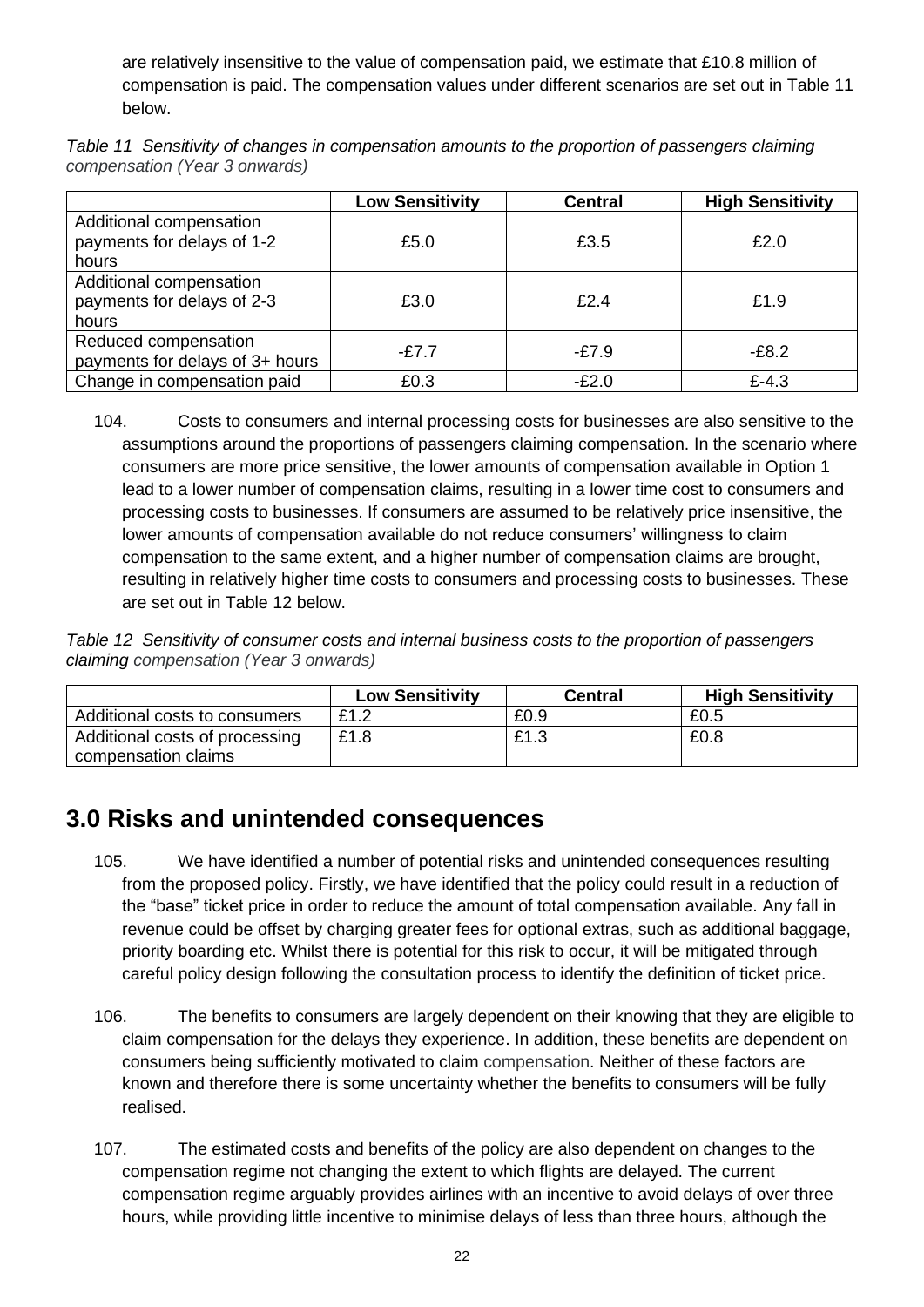desire to provide good customer experience does incentivise the minimisation of delays. The nature of airline scheduling means that we do not believe there is much scope to "game" the system. However, the possibility that a change to the compensation regime could change airline behaviour should not be discounted entirely.

108. Our sensitivity analysis has assessed the extent to which our conclusions are dependent on key assumptions. Most notably, we have tested the extent to which the assumed proportions of eligible passengers choosing to make a claim affects the estimated impacts of the policy. This sensitivity analysis has demonstrated that, if a sufficient proportion of passengers decide to make a compensation claim, the proposed policy could lead to businesses paying more compensation than they currently do. In addition, there would be a significant additional cost to businesses from processing the larger number of compensation claims that would be raised following the introduction of the proposed policy.

# <span id="page-22-0"></span>**4.0 Wider impacts**

# **Innovation Test**

- 109. **Automation of compensation payments:** innovation to automatise the compensation process would result in compensation being transferred to 100% of passengers that are eligible for compensation. This would raise the number of compensation payments under both options, resulting in an increase in the total value of compensation and an increased internal cost of processing claims. However, such a change would have a greater impact on Option 1 because the average likelihood of passengers to make claims when they are eligible to is lower under this option than in Option 0. Therefore, as well as increasing the costs to businesses of both options, such a change would cause Option 1 to be relatively more costly to businesses than Option 0, but would provide greater benefits, in the form of increased total compensation, to consumers. If there were to be such a change to compensation payments, it would be necessary to revisit the calculations of the costs and benefits presented in this Impact Assessment, and it may be sensible to propose a change to the structure of compensation. The automation of compensation payments would also bring benefits to businesses in reduced costs of processing claims, due to the reduced resource requirement compared with the current process.
- 110. **Improvements in punctuality:** innovation that may reduce the number and length of delays would reduce the costs to businesses of both options. This is because there would be a decrease in the number and value of compensation payments to consumers, as well as a reduction in the internal costs of processing claims. Such an improvement would result in improved quality of service so does not warrant any action.

# **Small and Micro Business Assessment**

- 111. The 2020 BEIS Business Population Estimates<sup>16</sup> indicate that there are 245 businesses operating within the "passenger air transport" sector (Standard industrial classification of economic activities – 511). Of these, 135 (55%) are deemed to be micro businesses (1-9 employees), 60 (25%) are deemed to be small businesses (10 – 49 employees), 25 (10%) are deemed to be medium businesses (50 – 249 employees) and 25 (10%) are deemed to be large businesses (250+ employees).
- 112. These figures only include businesses that are based in the UK, while our figures include all businesses operating domestic flights within the UK, some of which may be based outside the

<sup>16</sup> https://www.gov.uk/government/statistics/business-population-estimates-2020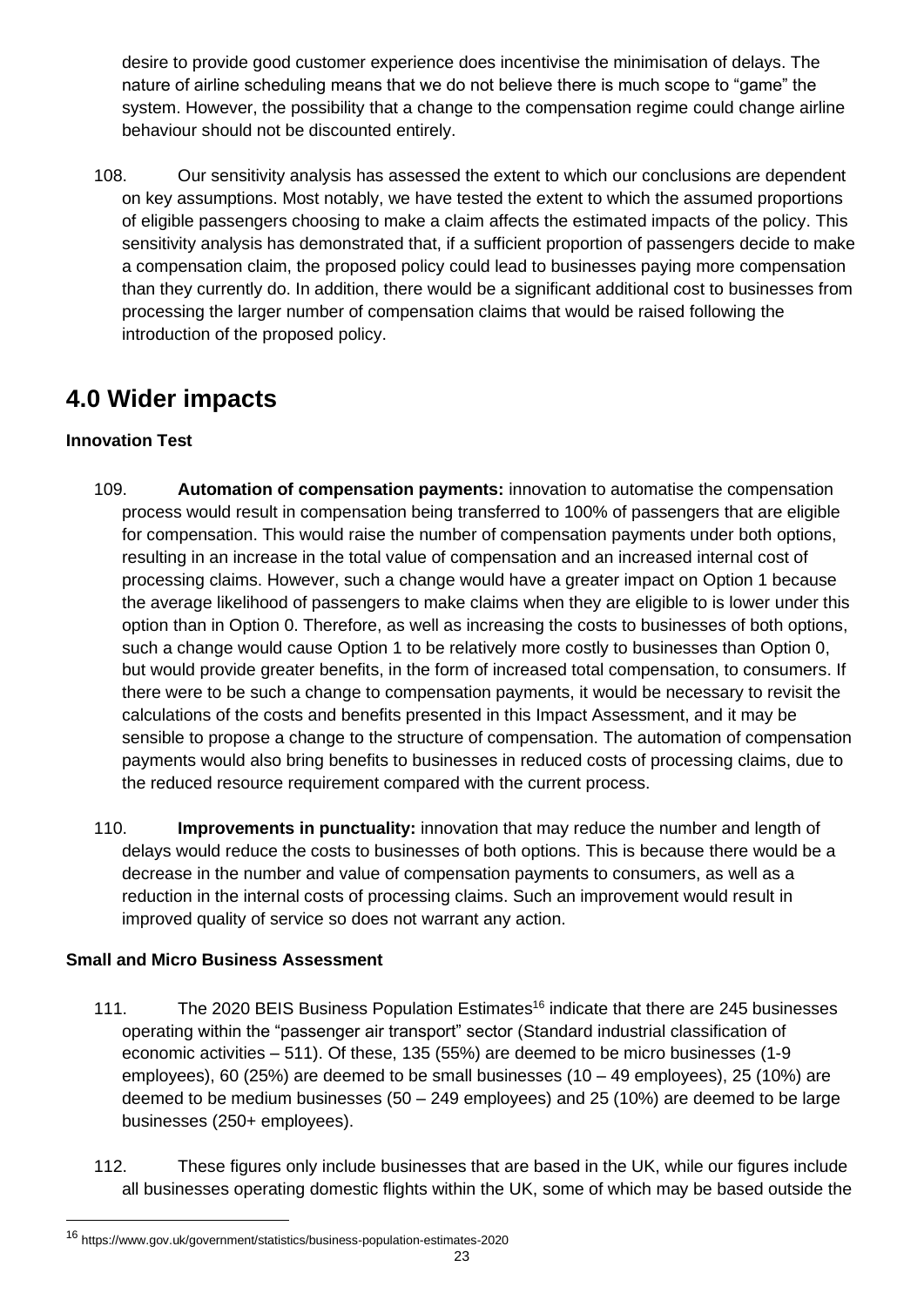UK. The figures also include a wider variety of businesses than those included within this Impact Assessment – and we expect that the majority of businesses affected by this policy will fall into the medium and large categories. This is because this proposal will affect airlines, who are expected to employ at least 50 people.

- 113. Despite this, it is possible that small or micro businesses could be affected by the proposed change in policy, though this would be restricted to a minority due to the number of employees required to operate an airline. In these cases, small businesses may be disproportionately affected by some of the costs of the proposed policy. Familiarisation costs are likely to be proportionately larger for small and micro businesses because it is likely that a larger proportion of each organisation's employees will be required to familiarise at smaller businesses than at larger businesses, which may often have dedicated teams for processing compensation claims. Similarly, small and micro businesses are likely to face proportionately larger internal processing costs per compensation claim than larger businesses because they may not have dedicated teams to do so and do not have the economies of scale that larger businesses do.
- 114. However, the key driver of the cost to businesses is the number of compensation claims they are expected to face. The changes to compensation as a result of the proposed policy would be proportionate to the delays faced by passengers, and so would not place disproportionate burden on small or micro businesses. Due to their size, small and micro businesses are expected to face a very small number of compensation claims in comparison to larger airlines.
- 115. Small and micro businesses have not been exempted from this proposed policy. Doing so could create perverse incentives for larger airlines to establish small businesses to operate routes in order to avoid the proposed policy. Additionally, the exemption of small and micro businesses from this proposed change would result in them being subject to a different compensation scheme to larger businesses, which would be confusing for consumers.

Q11. Do you have any further evidence on how small and micro businesses might be affected by this policy compared with medium and large businesses?

# **[Equalities Impact Assessment](https://www.equalityhumanrights.com/sites/default/files/technical_guidance_on_the_psed_england.pdf)**

116. The Equalities Impact Assessment is contained within a separate document.

#### **Justice Impact Test**

117. Engagement with Ministry of Justice Impact Test will be conducted as part of the policy development following consultation.

# **Trade Impact**

118. This proposal focuses on compensation for **domestic** flights within the UK and so is not anticipated to have impacts on imports, exports, overall trade, or investment flows between countries. It is also not expected to impose additional requirements on foreign businesses.

# **Competition Assessment**

119. The proposed changes to compensation will link compensation payments to the value of tickets rather than a fixed level of compensation. As low-cost carriers tend to charge lower ticket prices than other types of carrier, this will result in relatively lower average compensation values for low-cost airlines.